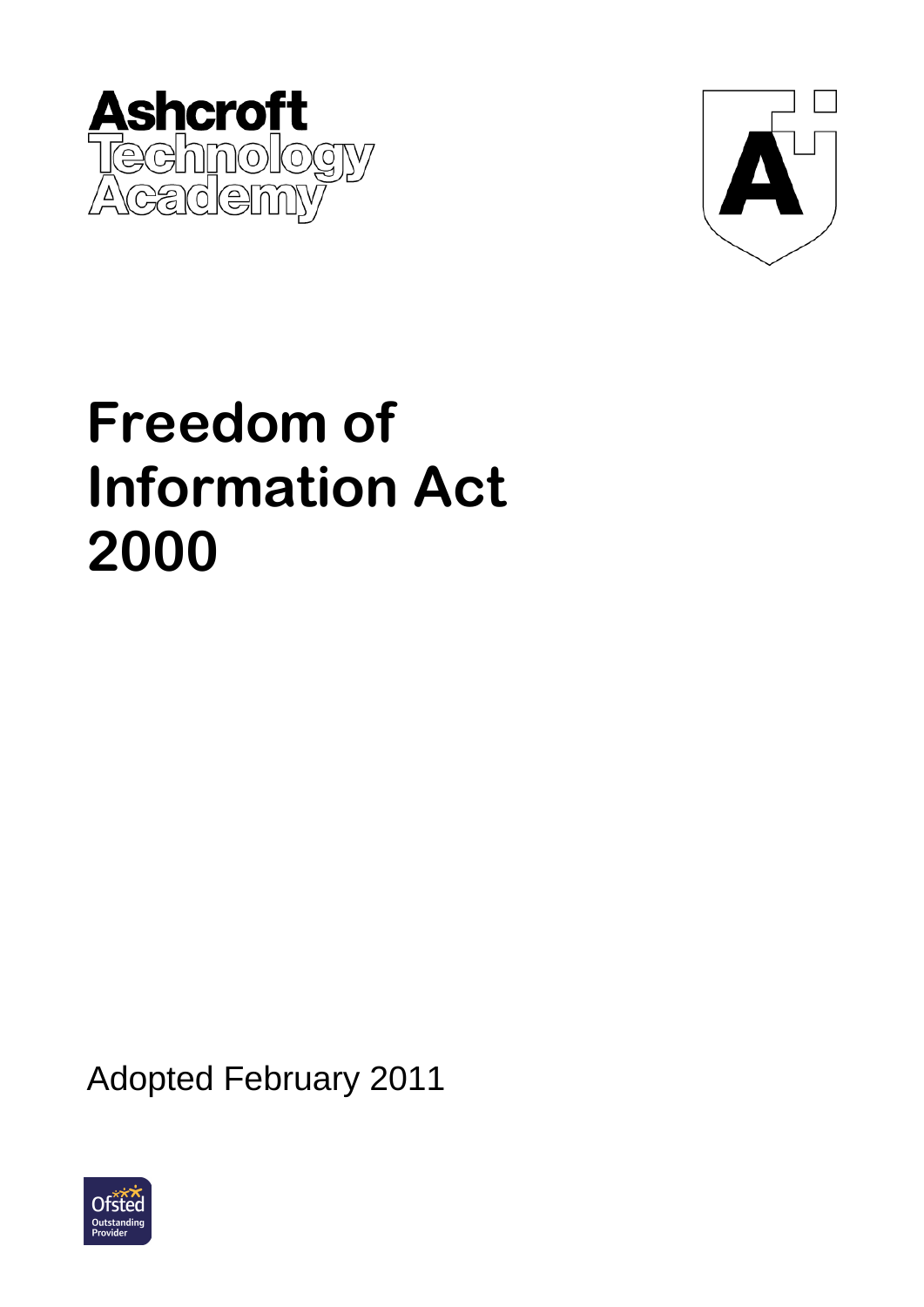- 1. Introduction
- 2. Background
- 3. Scope
- 4. Obligations and Duties
- 5. Publication Scheme
- 6. Dealing with Requests
- 7. Exemptions
- 8. Public Interest Test
- 9. Charging
- 10. Responsibilities
- 11. Complaints

Appendix 1. Procedure for Dealing with Requests

Appendix 2. Exemptions

Appendix 3. Applying the Public Interest Test

Appendix 4. Charging

Appendix 5. Standard Letters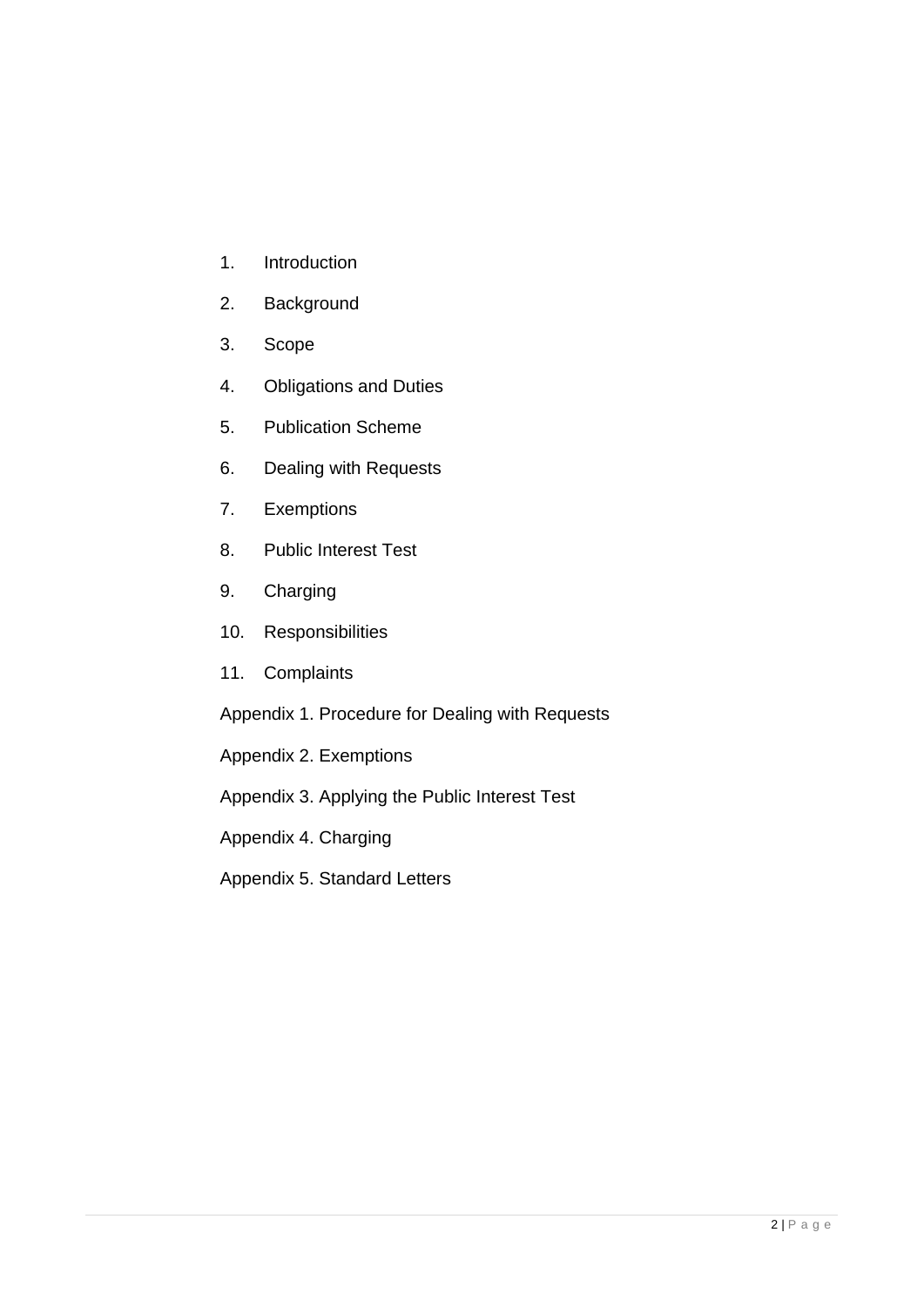#### **1 Introduction**

Ashcroft Technology Academy is committed to the Freedom of Information Act 2000 and to the principles of accountability and the general right of access to information, subject to legal exemptions. This policy outlines our response to the Act and a framework for managing requests.

#### **2 Background**

The Freedom of Information Act 2000 (FOI) came fully into force on 1 January 2005 and Academies become subject to the Act with effect from 1<sup>st</sup> January 2011. Under the Act, any person has a legal right to ask for access to information held by ATA. They are entitled to be told whether the Academy holds the information, and to receive a copy, subject to certain exemptions.

The information which ATA routinely makes available to the public is included in the Publication Scheme. Requests for other information should be dealt with in accordance with the statutory guidance. While the Act assumes openness, it recognises that certain information is sensitive. There are exemptions to protect this information.

The Act is fully retrospective, so that any past records which ATA holds are covered by the Act. The DfE has issued a Retention Schedule produced by the Records Management Society of Great Britain, to guide schools on how long they should keep school records. A copy of this Retention Schedule can be obtained from the Academy. It is an offence to wilfully conceal, damage or destroy information in order to avoid responding to an enquiry, so it is important that no records that are the subject of an enquiry are amended or destroyed.

Requests under FOI can be addressed to anyone in the Academy; so all staff need to be aware of the process for dealing with requests. Requests must be made in writing, (including email), and should include the enquirer"s name and correspondence address, and state what information they require. They do not have to mention the Act, nor do they have to say why they want the information. There is a duty to respond to all requests, telling the enquirer whether or not the information is held, and supplying any information that is held, except where exemptions apply. There is no need to collect data in specific response to an FOI enquiry. There is a time limit of 20 days excluding school holidays for responding to the request.

For further information and guidance, see the DfE "Freedom of Information Act 2000 – A Guide for Maintained Schools on Full Implementation from January 2005." This can be found on [www.education.gov.uk/aboutdfe/foi](http://www.education.gov.uk/aboutdfe/foi)

#### **3 Scope**

The FOI Act joins the Data Protection Act and the Environmental Information Regulations as legislation under which anyone is entitled to request information from ATA.

Requests for personal data are still covered by the Data Protection Act. (DPA). Individuals can request to see what information the Academy holds about them. This is known as a Subject Access Request, and must be dealt with accordingly.

Requests for information about anything relating to the environment – such as air, water, land, the natural world or the built environment and any factor or measure affecting these – are covered by the Environmental Information Regulations (EIR). They also cover issues relating to Health and Safety. For example queries about chemicals used in the Academy or on Academy land, phone masts, car parks etc. would all be covered by the EIR. Requests under EIR are dealt with in the same way as those under FOI, but unlike FOI requests, they do not need to be written and can be verbal.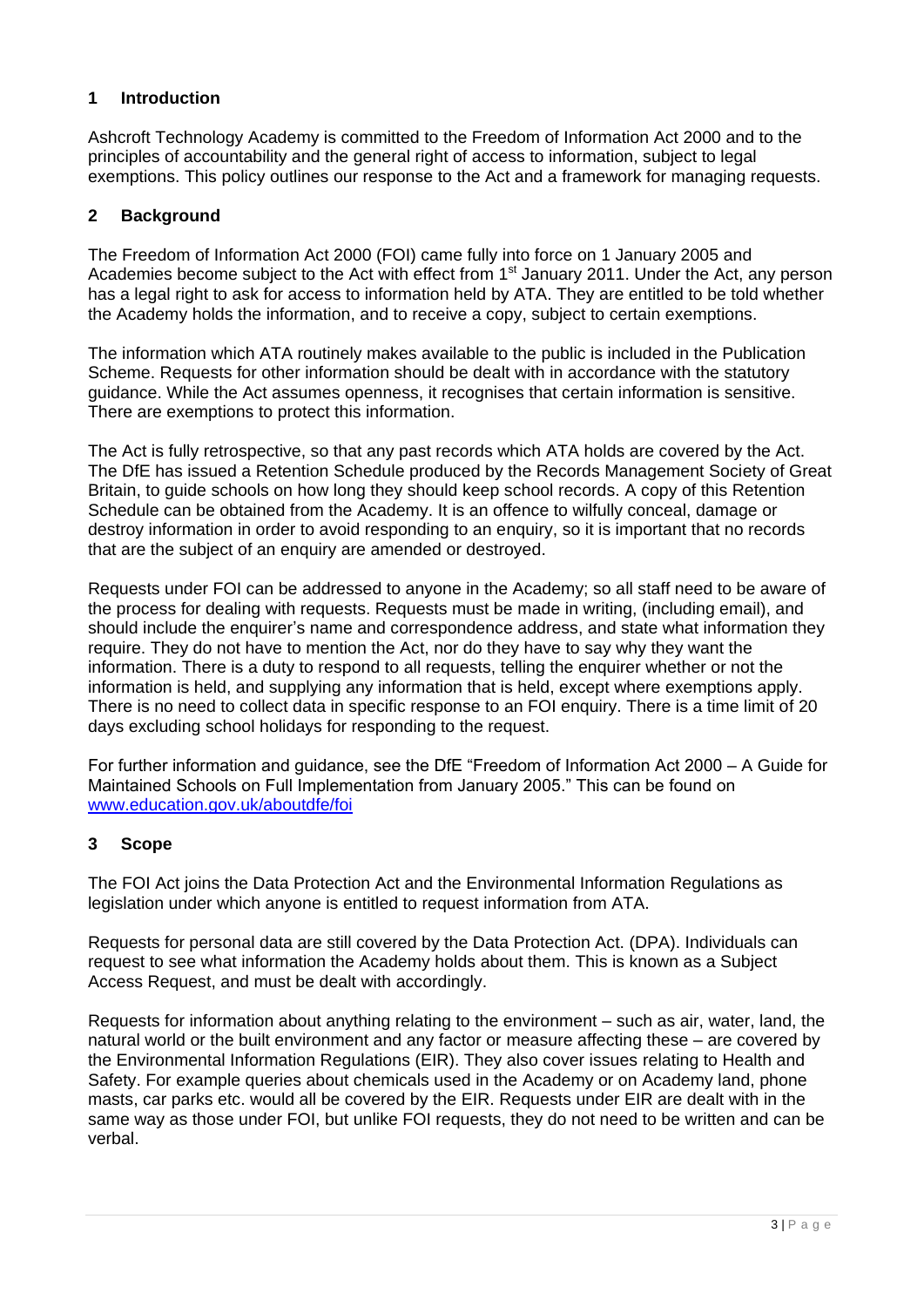If any element of a request to the Academy includes personal or environmental information, these elements must be dealt with under DPA or EIR. Any other information is a request under FOIA, and must be dealt with accordingly.

#### **4 Obligations and Duties**

ATA recognises its duty to

- provide advice and assistance to anyone requesting information. All requests should be made in writing and the Academy will help enquirers to put complex requests into writing so that they can be handled under the Act.
- tell enquirers whether or not we hold the information they are requesting (the duty to confirm or deny), and provide access to the information we hold in accordance with the procedures laid down in Appendix 1.

#### **5 Publication Scheme**

ATA has developed its Publication Scheme with reference to the Model Publication Scheme for Schools approved by the Information Commissioner.

The Publication Scheme and the documents contained within it can be found under the section headed "About ATA" on the Academy website (www.ashcroftacademy.org.uk).

#### **6 Dealing with Requests**

We will respond to all requests in accordance with the procedures laid down in Appendix 1.

We will ensure that all staff are aware of the procedures.

#### **7 Exemptions**

Certain information is subject to either absolute or qualified exemptions. The exemptions are listed in Appendix 2.

When the Academy wishes to apply a qualified exemption to a request, we will invoke the public interest test procedures to determine if public interest in applying the exemption outweighs the public interest in disclosing the information.

ATA will maintain a register of requests where we have refused to supply information, and the reasons for the refusal. Information held on the register of requests will be retained for 5 years.

#### **8 Public Interest Test**

Unless it is in the public interest to withhold information, it has to be released. As explained above, the Academy will apply the Public Interest Test before any qualified exemptions are applied.

For information on applying the Public Interest Test see Appendix 3.

#### **9 Charging**

The Academy reserves the right to refuse to supply information where the cost of doing so exceeds the statutory maximum, currently £450.

The Academy will aim to make as much of the information covered by its Publication Scheme as possible available for download from its website but will seek to charge a fee for complying with requests for hard copy information under FOI that is available via the website. The fees must be calculated according to FoI regulations, (see Appendix 4) and the person notified of the charge before information is supplied. Whilst it is recommended that schools respond to most requests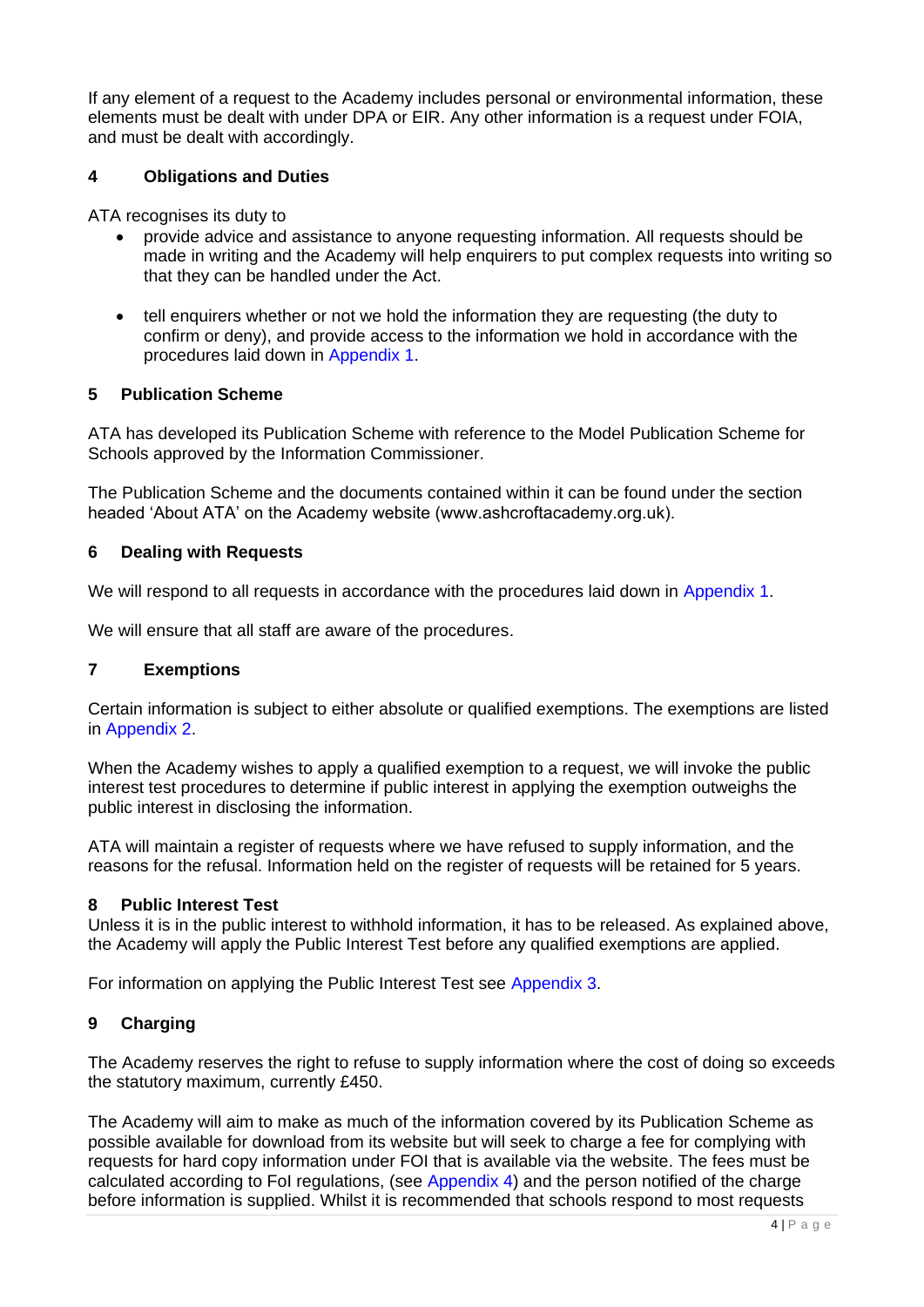free of charge, and only charge where significant costs are incurred, in seeking to be fair to all and mindful of the use of public funds, the Academy would look to levy a fee for all such requests, where disbursement costs are calculated to be in excess of £2.

When calculating the costs, account can be taken of staff time, as well as direct costs, but if the total is less than the statutory maximum, the Academy is only able to charge the direct costs (e.g. printing, postage etc.) If the cost exceeds the statutory maximum the Academy does not have to respond, but may choose to do so, either charging for time and direct costs or not. The Academy may contact the enquirer to see if they wish to reduce the request, thus reducing the time and costs to below the maximum.

When considering the level of charges, it is important to read "How Much Can I charge?" on p.9, and Appendix 4, to understand exactly what can be included.

#### **10 Responsibilities**

*Day-to-day responsibility for compliance with the FoIA is delegated to the Principal.*

*The Principal has nominated the Director of Resources to coordinate enquiries and be a point of reference for advice and training.*

#### **11 Complaints**

Any comments or complaints will be dealt with through the school"s normal complaints procedure.

The Academy aims to determine all complaints within 15 working days of receipt and will publish information on its success rate in meeting this target. ATA will maintain records of all complaints and their outcome.

If on investigation ATA"s original decision is upheld, then the Academy has a duty to inform the complainant of their right of appeal to the Information Commissioner"s office.

Appeals should be made in writing to the Information Commissioner"s office. They can be contacted at:

> FOI/EIR Complaints Resolution **Information Commissioner's Office** Wycliffe House Water Lane Wilmslow **Cheshire** SK9 5AF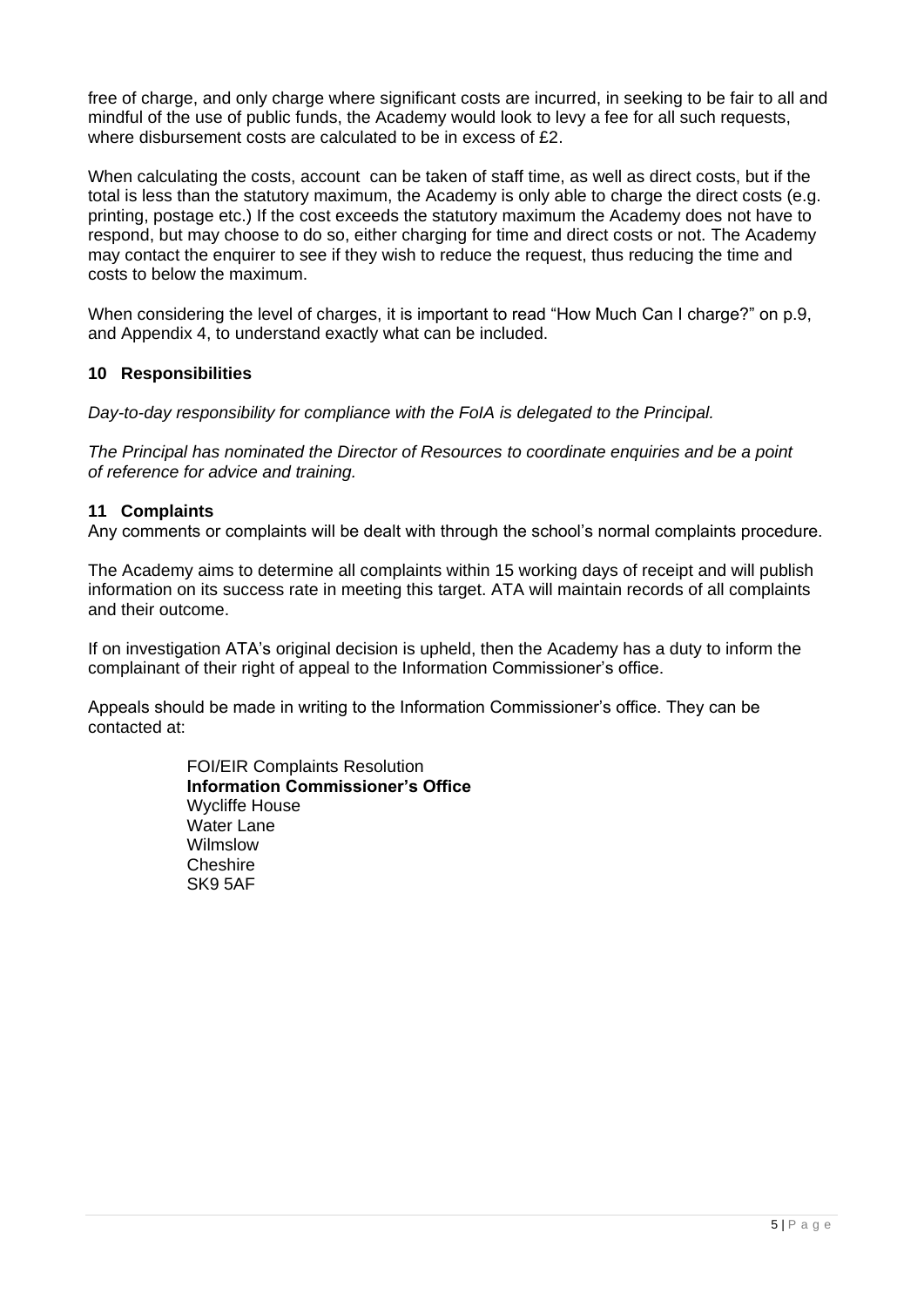

### **Procedure for Dealing with Requests**

*Note: This Appendix is adapted from the DfE Guide for Maintained Schools on Full Implementation from January 2005, with the exception of paras 17 – 21 which have been changed to reflect amended guidance.*

1 To handle a request for information the Principal or delegated person will need to ask themselves a series of questions. These are set out below and shown on pages 11 - 12 as process maps.

#### **Is it a FOI request for information?**

- 2 A request for information may be covered by one, or all, of three information rights:
	- **Data Protection enquiries** (or subject access requests) are ones where the enquirer asks to see what personal information the Academy holds about the enquirer. If the enquiry is a Data Protection request, then the DPA guidance in place at the Academy should be applied.
	- *Environmental Information Regulations enquiries* are ones which relate to air, water, land, natural sites, built environment, flora and fauna, and health, and decisions and activities affecting any of these. These could therefore include enquiries about recycling, phone masts, school playing fields, car parking etc. If the enquiry is about environmental information, the guidance on the IC"s website or the DEFRA website, should be followed.
	- **FOI enquiries** are concerned with all other information and the reasoning behind decisions and policies. The request does not have to mention the FOI Act. All requests for information that are not data protection or environmental information requests are covered by the FOI Act.

#### **Is this a valid FOI request for information?**

- 3 An FOI request should:
	- be **in writing**, including email or FAX;
	- **state the enquirer's name and correspondence address** (email addresses are allowed);
	- **describe the information requested**  there must be enough information to be able to identify and locate the information<sup>1</sup>; and not be covered by one of the other pieces of legislation

 1 In cases where the enquiry is ambiguous the Academy should assist the enquirer to describe more clearly the information requested and where possible, establish direct contact. The aim is to clarify the nature of the information requested and not to determine the aims or motivation of the enquirer. If notifying the enquirer that further information is required to enable an answer, the request does not have be dealt with until the further information is received. The response time limit starts from the date this is received.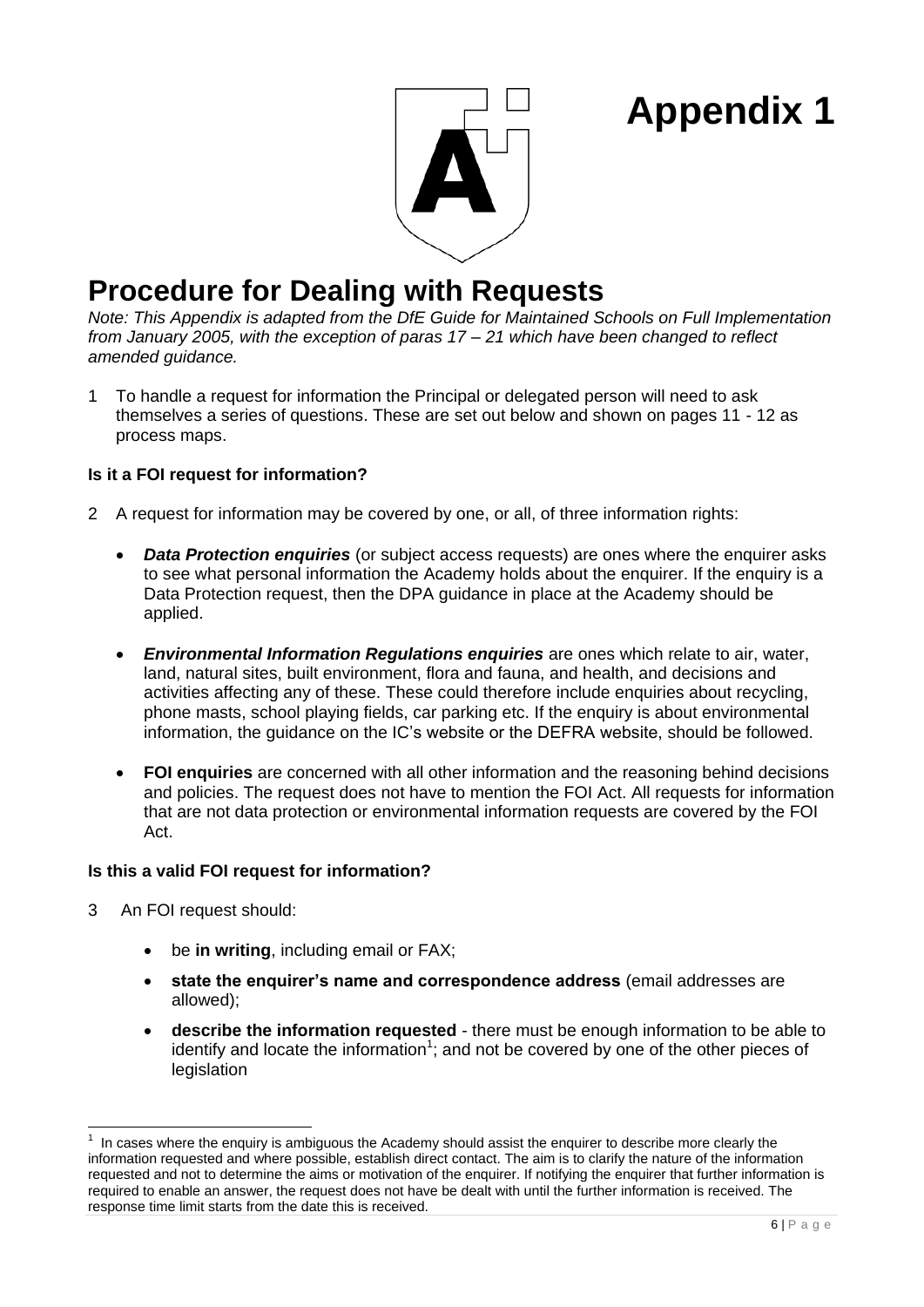4 Verbal enquiries are not covered by the FOI Act. Such enquiries can be dealt with where the enquiry is relatively straightforward and can be dealt with satisfactorily. However, for more complex enquiries, and to avoid disputes over what was asked for, the Academy should ask the enquirer to put the request in writing or email, when the request will become subject to FOI.

#### **Does the school hold the information?**

- 5 "Holding" information means information relating to the business of the Academy which:
	- the Academy has **created**, or
	- the Academy has **received from another** body or person, or
	- **Is held by another** body **on** the **Academy's behalf**.
- 6 Information means both hard copy and digital information, including email.
- 7 If the Academy does not hold the information, it does not have to create or acquire it just to answer the enquiry, although a reasonable search should be made before denying it holds the information the Academy might reasonably be expected to hold.

#### **Has the information requested already been made public?**

8 If the information requested is already in the public domain (for instance through the Publication Scheme or on the Academy website) the enquirer should be directed to the information and informed how to access it.

#### **Is the request vexatious or manifestly unreasonable or repeated?**

9 The Act states that there is no obligation to comply with vexatious requests. This is taken to mean a request which is designed to cause inconvenience, harassment or expense rather than to obtain information, and would require a substantial diversion of resources or would otherwise undermine the work of the Academy<sup>2</sup>. This however does not provide an excuse for bad records management.

#### **Can the school transfer a request to another body?**

10 If the information is held by another public authority, such as a local authority, a first check with them that they hold it should be made, before the request is transferred to them. In such circumstances, the Academy must notify the enquirer that it does not hold the information and to whom the request has been transferred. The Academy should answer any parts of the enquiry in respect of information the other body does not hold if the Academy itself holds it..

#### **Could a third party's interests be affected by disclosure?**

11 Consultation of third parties may be required if their interests could be affected by release of the information requested, and any such consultation may influence the decision. The Academy would not need to consult if it is not going to disclose the information because it will be applying an exemption.

<sup>&</sup>lt;u>2</u><br><sup>2</sup> It is not intended to include otherwise valid requests in which the applicant may make complaints or vent frustrations. In addition, the Academy do not have to comply with repeated identical or substantially similar requests from the same applicant unless a "reasonable" interval has elapsed between requests.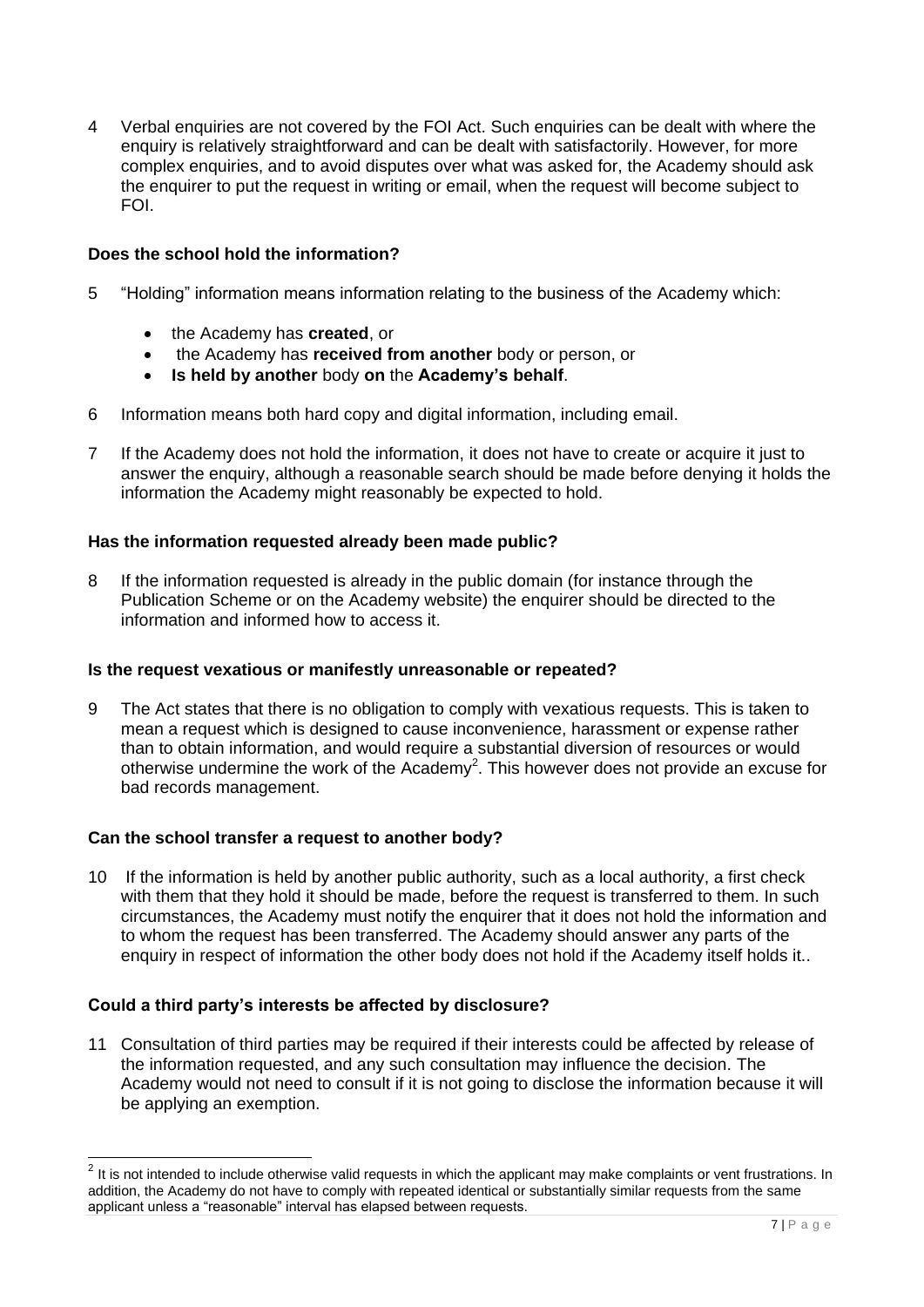- 12 Consultation will be necessary where:
	- disclosure of information may affect the legal rights of a third party, such as the right to have certain information treated in confidence or rights under Article 8 of the European Convention on Human Rights;
	- the views of the third party may assist the Academy to determine if information is exempt from disclosure, or
	- the views of the third party may assist the Academy to determine the public interest.

#### **Does an exemption apply?**

- 13 The presumption of the legislation is that the Academy will disclose information unless the Act provides a specific reason to withhold it. There are more than 20 exemptions. They are set out in Appendix 2 and are mainly intended to protect sensitive or confidential information.
- 14 Only where the Academy has real concerns about disclosing the information should ATA look to see whether an exemption might apply. Even then, where the potential exemption is a qualified exemption, the Academy needs to consider the public interest test to identify if the public interest in applying the exemption outweighs the public interest in disclosing it. Therefore, unless it is in the public interest to withhold the information, it has to be released. Appendix 3 contains guidance on conducting a public interest test.

#### **What if the request is for personal information?**

15 Personal information requested by the subject of that information is exempt under the FOI Act as such information is covered by the Data Protection Act. Individuals must, therefore, continue to make a "subject access request" under the Data Protection Act if they wish to access such information.

#### **What if the details contain personal information?**

16 Personal information requested by third parties is also exempt under the FOI Act where release of that information would breach the Data Protection Act. If a request is made for a document (e.g. an Executive Board paper) which contains personal information whose release to a third party would breach the Data Protection Act, the document may be issued by blanking out the relevant personal information as set out in the redaction procedure. The procedure for redaction is here $3$ .

 3 The procedure for redaction is:

i) mask the passages which are not to be disclosed and photocopy; (ii)annotate in the margin against each blank passage, the exemption and section of the Act under which this passage is exempt; iv)explain in the covering letter that the relevant exemptions are marked in the attachments and in the case of non-absolute exemptions, how the public interest test has been considered.

On no account must you use the computer to rewrite the document or email and simply delete the exempted passages so that the resulting document appears as though they did not exist. The one circumstance where this would be permissible would be where the only redacted parts are personal information such as people"s names and the covering letter explains this.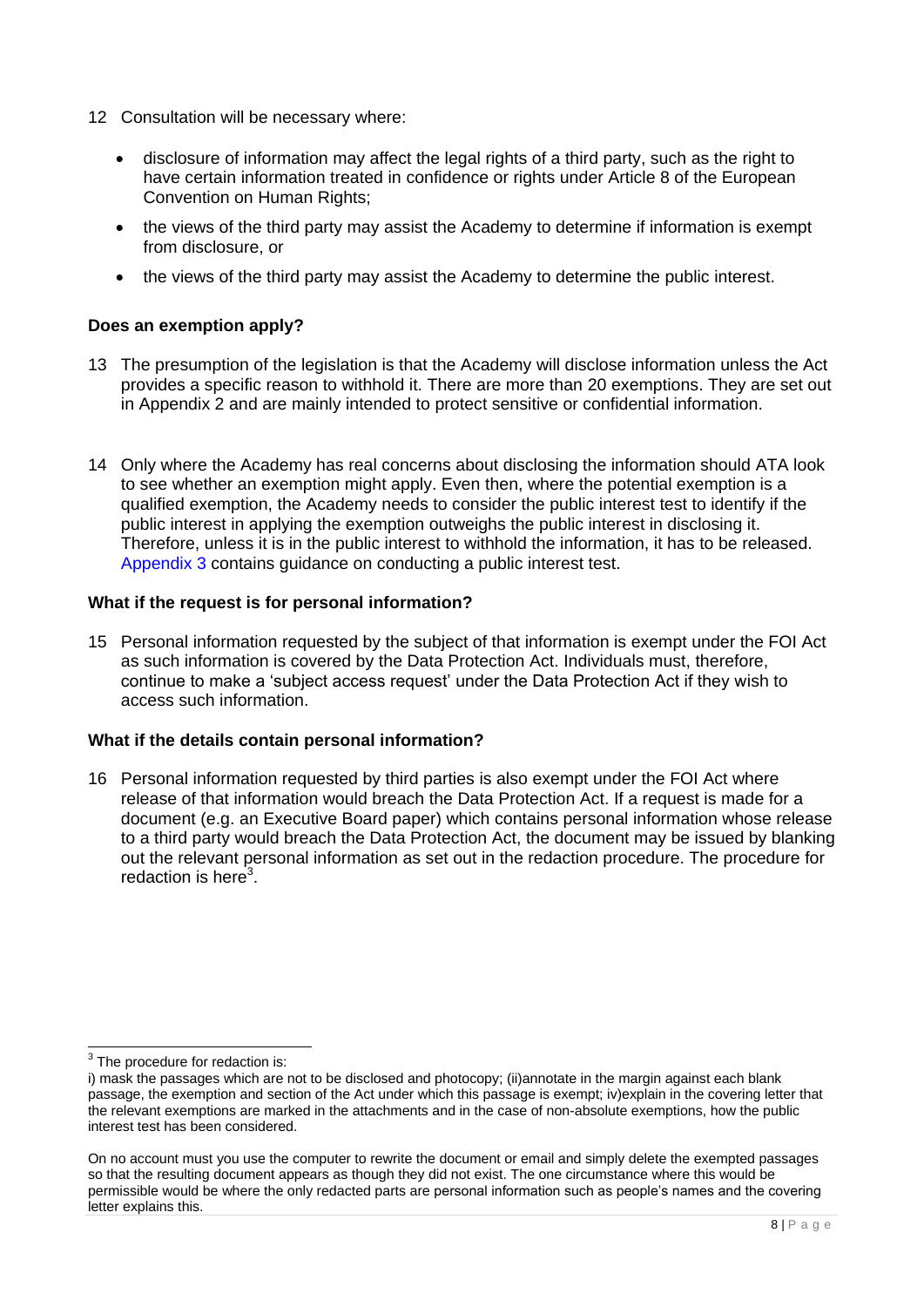#### **How much can we charge?**

- 17 The Act allows governing bodies to charge for providing information. For further information, see Appendix 4.
- 18 The first step is to determine if the threshold (currently £450) would be exceeded. Staff costs will be calculated at £25 per hour regardless of which staff member would be undertaking the work. The Academy can take account of the costs of determining if the information is held, locating and retrieving the information, and extracting the information from other documents. The Academy cannot take into account the costs involved in determining whether information is exempt.
- 19 If a request would cost less than the appropriate limit (currently £450), the Academy can only charge for the cost of informing the applicant whether the information is held, and communicating the information to the applicant (e.g. photocopying, printing and postage costs).

If a request would cost more than the appropriate limit (£450), the Academy has the option to turn the request down, answer and charge a fee, or answer and waive the fee. If it decides to charge a higher fee it can charge so on the basis of the costs outlined in Appendix 4.

20 The Academy will however wish to consider whether calculating the cost of the fee outweighs the cost of providing the information.

Where the Academy is going to charge, it will send the enquirer a fees notice and will not comply with the request until the fee has been paid. Appendix 4 gives more information on charging.

#### **Is there a time limit for replying to the enquirer?**

 $\overline{a}$ 

- 21 Compliance with a request must be prompt and certainly within the legally prescribed limit of 20 working days, excluding school holidays<sup>4</sup>. Failure to comply could result in a complaint to the Information Commissioner. The response time starts from the date the request is received. Where ATA asks the enquirer for more information to enable a full answer to be given, the 20 days start time begins when this further information has been received.
- 22 If a qualified exemption applies and ATA needs more time to consider the public interest test, the Academy should reply within the 20 days stating that an exemption applies but include an estimate of the date by which a decision on the public interest test will be made. This should be within a "reasonable" time – in practice, it is recommended by the DfE that normally this should be within a further 10 working days.
- 23 Where the Academy has notified the enquirer that a charge is to be made, the time period stops until payment is received and then continues again once payment has been received.

 $^4$  An order to this effect has been made under section 10 (4) of the Act and took effect from 1 January 2005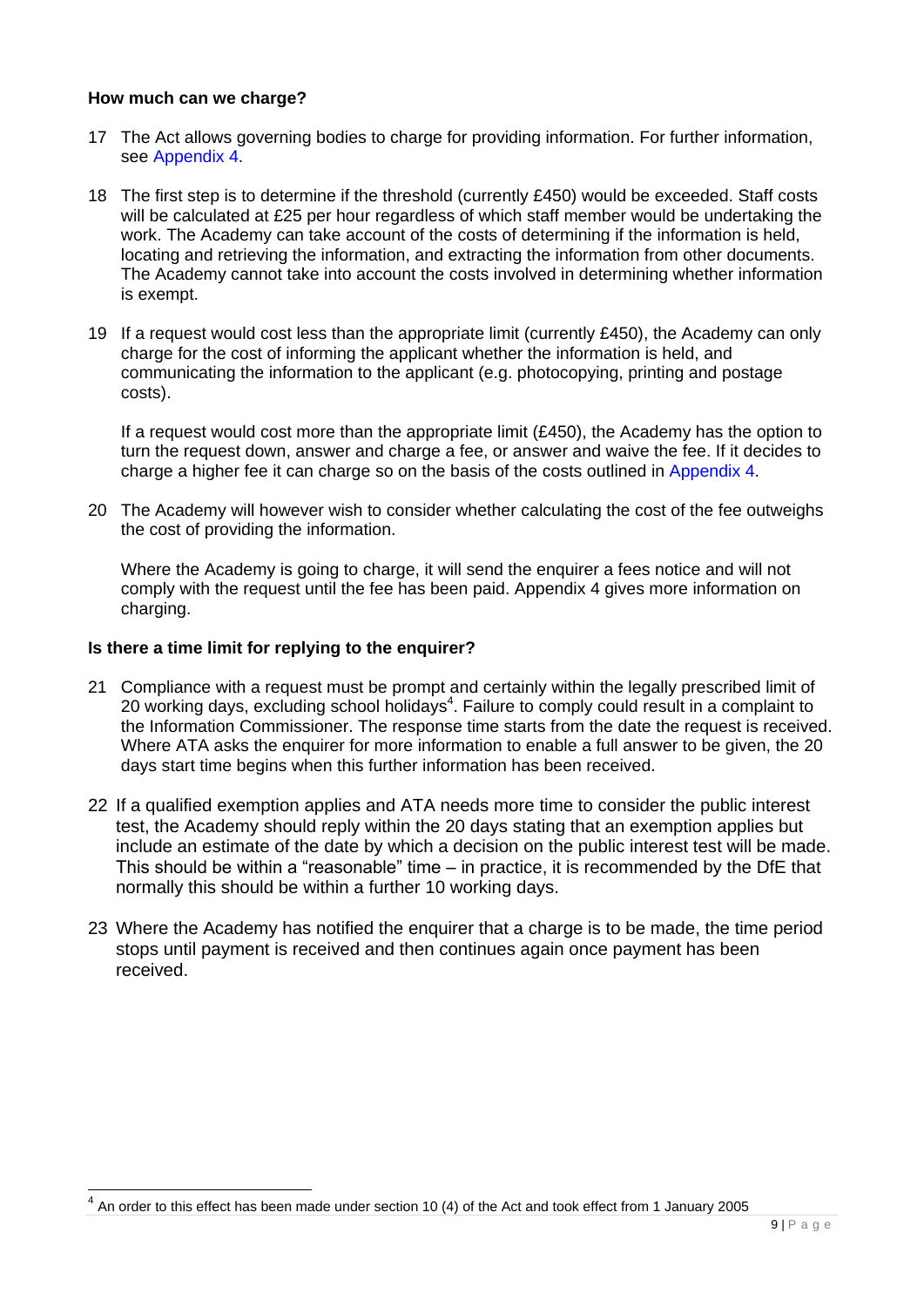#### **What action is required to refuse a request?**

- 25 If the information is not to be provided, the Principal must liaise immediately with the person in the Academy with delegated responsibility for FOI (the Director of Resources), to ensure that the case has been properly considered and to sanction the refusal if sound. If it is decided to refuse a request, the Academy will need to send a refusals notice, which must contain:
	- i) the fact that the responsible person cannot provide the information asked for;
	- ii) which exemption(s) ATA are claiming apply;
	- iii) why the exemption(s) apply to this enquiry (if it is not self-evident);
	- iv) reasons for refusal if based on cost of compliance (see Appendix 4)
	- v) in the case of non-absolute exemptions, how the Academy has applied the public interest test, specifying the public interest factors taken into account before reaching the decision (see Appendix 3)
	- vi) reasons for refusal on vexatious or repeated grounds
	- vii) the internal complaints procedure.
- 26 For monitoring purposes and in case of an appeal against a decision not to release the information or an investigation by the Information Commissioner, the responsible person must keep a record of all enquiries where all or part of the requested information is withheld and exemptions are claimed. The record must include the reasons for the decision to withhold the information. All such records must be retained for a minimum period of 5 years. There are no requirements to keep records where the Academy have supplied the information requested.

#### **What do I do if someone complains?**

- 27 Any written (including email) expression of dissatisfaction even if it does not specifically seek a review – should be handled through the Academy"s existing complaints procedure which should be fair and impartial. The procedure should be clear and non bureaucratic. Wherever practicable the review should be handled by the Chair of the Executive Board, who would have played no part in the original decision. The Executive Board will set and publish a target time for determining complaints and information on the success rate in meeting the target. The Academy should maintain records of all complaints and their outcome.
- 28 When the original request has been reviewed and the outcome is that the information should be disclosed, this should be done as soon as practicable. When the outcome is that procedures within the Academy have not been properly followed, the Academy should review procedures to prevent any recurrence. When the outcome upholds the Academy's original decision or action, the applicant should be informed of their right to appeal to the Information Commissioner. The appeal should be made in writing to:

FOI ComplianceTeam (complaints) **Information Commissioner's Office** Wycliffe House Water Lane Wilmslow Cheshire SK9 5AF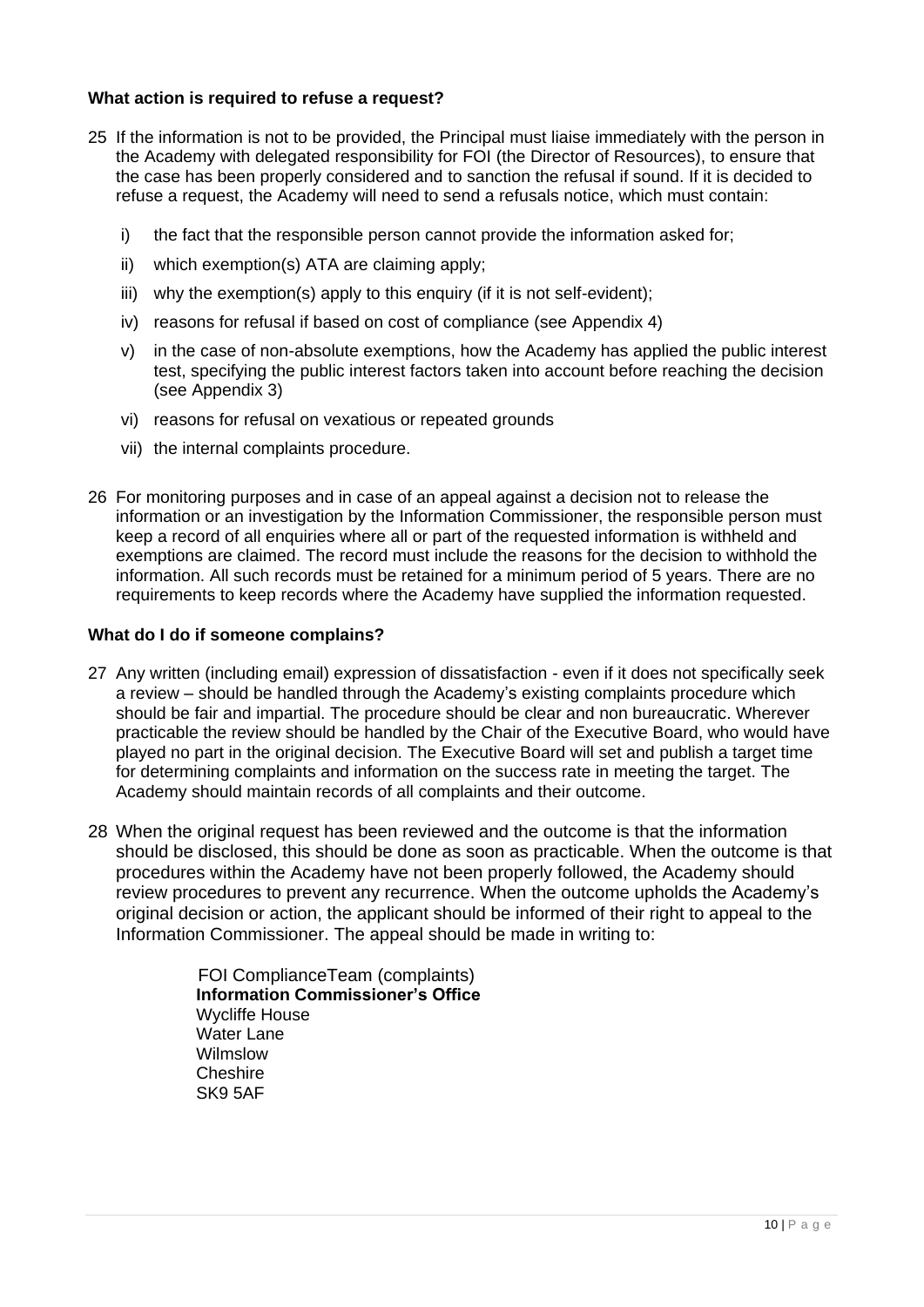

#### **Process Map 1 for Dealing with Requests**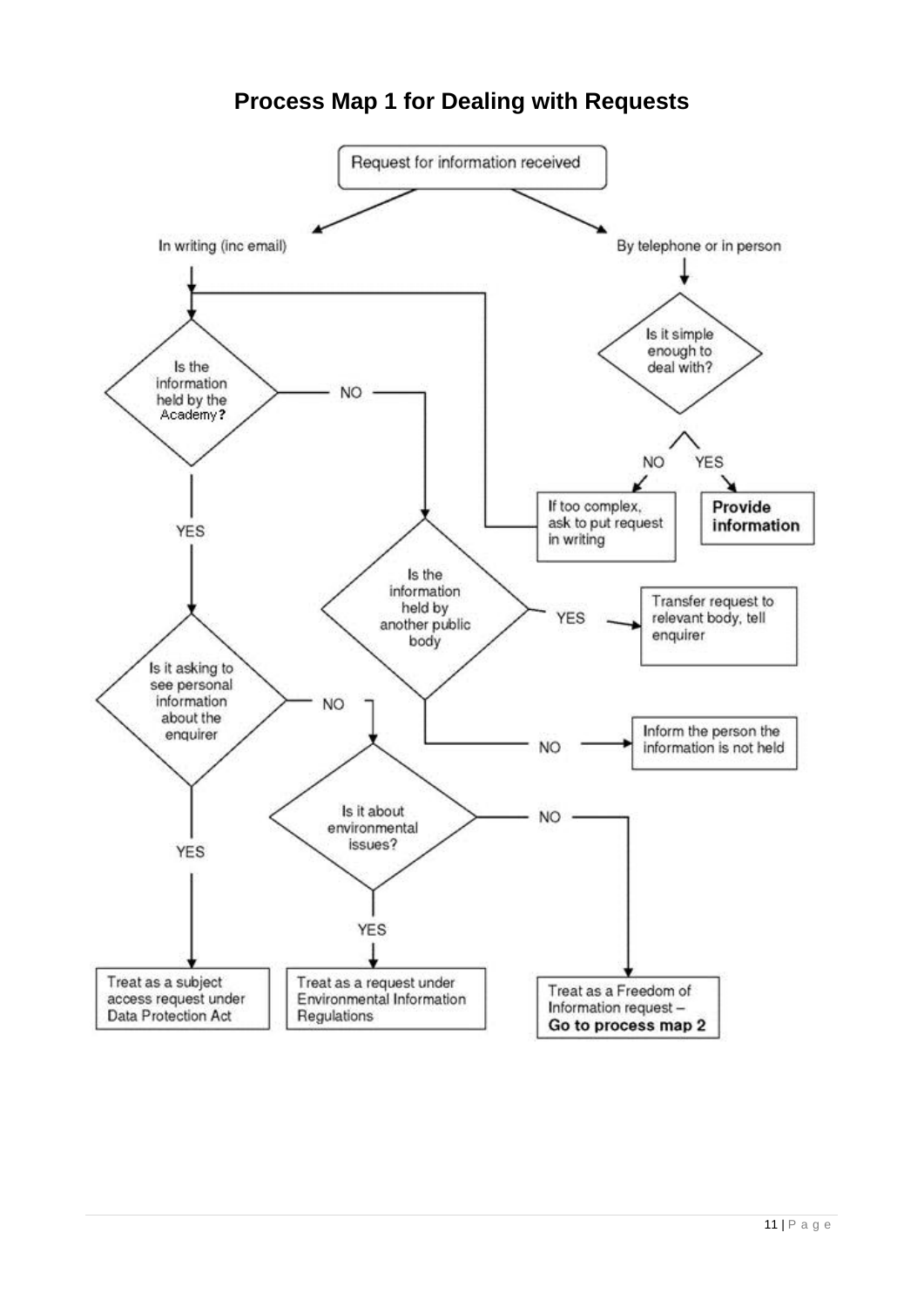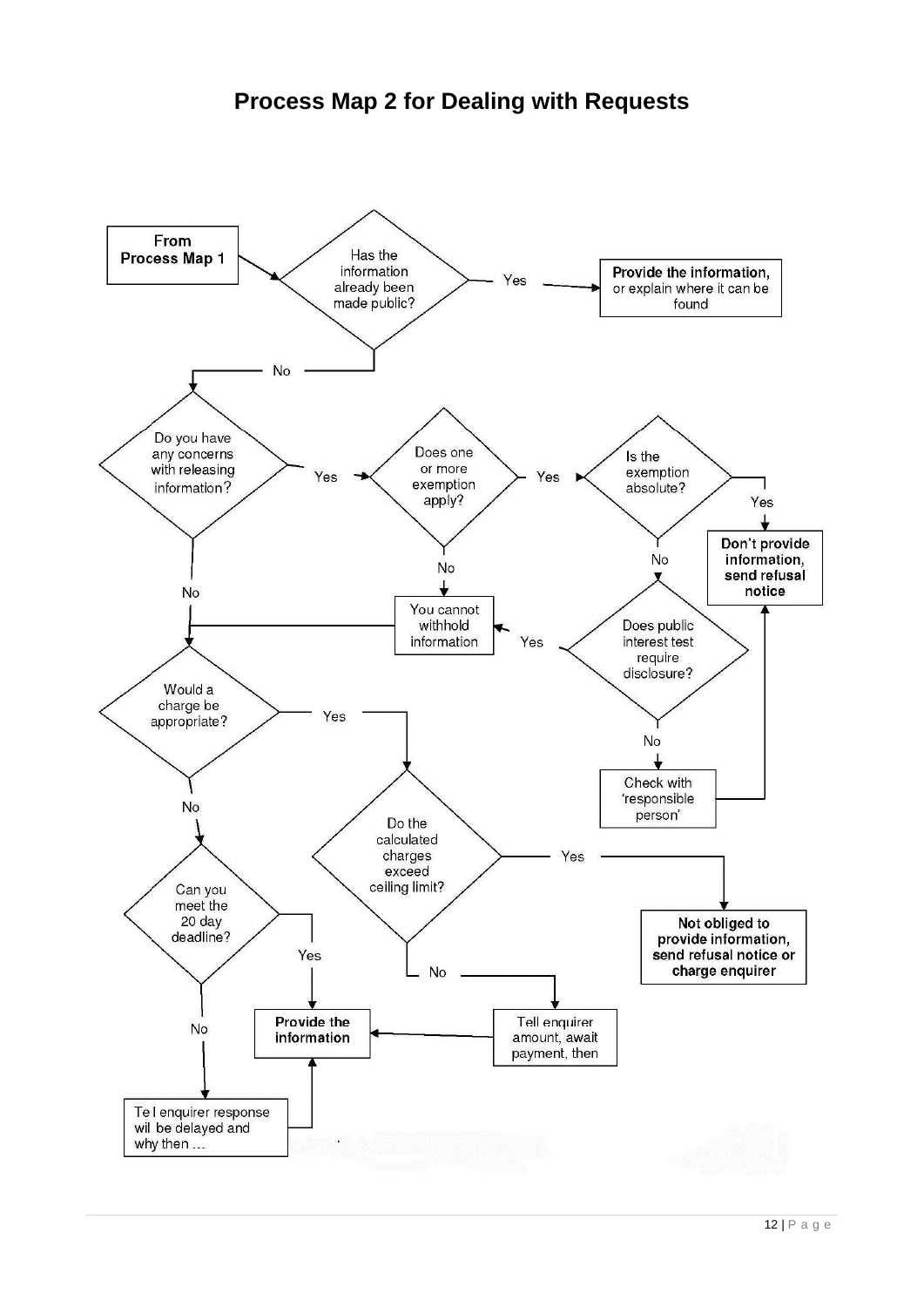

### **Exemptions**

*Note: This Appendix is taken from the DfE Guide for Maintained Schools on Full Implementation from January 2005.*

- 1 Although decisions on disclosure should be made on a presumption of openness, the FOI Act recognises the need to preserve confidentiality and protect sensitive material in some circumstances.
- 2 You cannot withhold information in response to a valid request UNLESS one of the following applies:
	- an exemption to disclosure exists, or
	- the information sought is not held, or
	- the request is considered vexatious or repeated or
	- the cost of compliance exceeds the threshold (see Appendix 4)

#### **The duty to confirm or deny**

- 3 A person applying for information has the right to be told if the information requested is held by the Academy, and if that is the case to have the information sent (subject to any of the exemptions). This obligation is known as the Academy's "duty to confirm or deny" that it holds the information. However, the Academy does not have to confirm or deny if:
	- the exemption is an absolute exemption (see paragraph 6), or
	- in the case of qualified exemptions (see paragraph 8), confirming or denying would itself disclose exempted information

#### **Exemptions**

- 4 A series of exemptions are set out in the Act which allow the withholding of information in relation to an enquiry. Some are very specialised in their application (such as national security) and would not usually be relevant to schools. There are more than 20 exemptions but schools are likely to use only a few of them.
- 5 There are two general categories of exemptions:

**Absolute**: where there is no requirement to confirm or deny that the information is held, disclose the information or consider the public interest;

and

**Qualified**: where, even if an exemption applies, there is a duty to consider the public interest in disclosing information.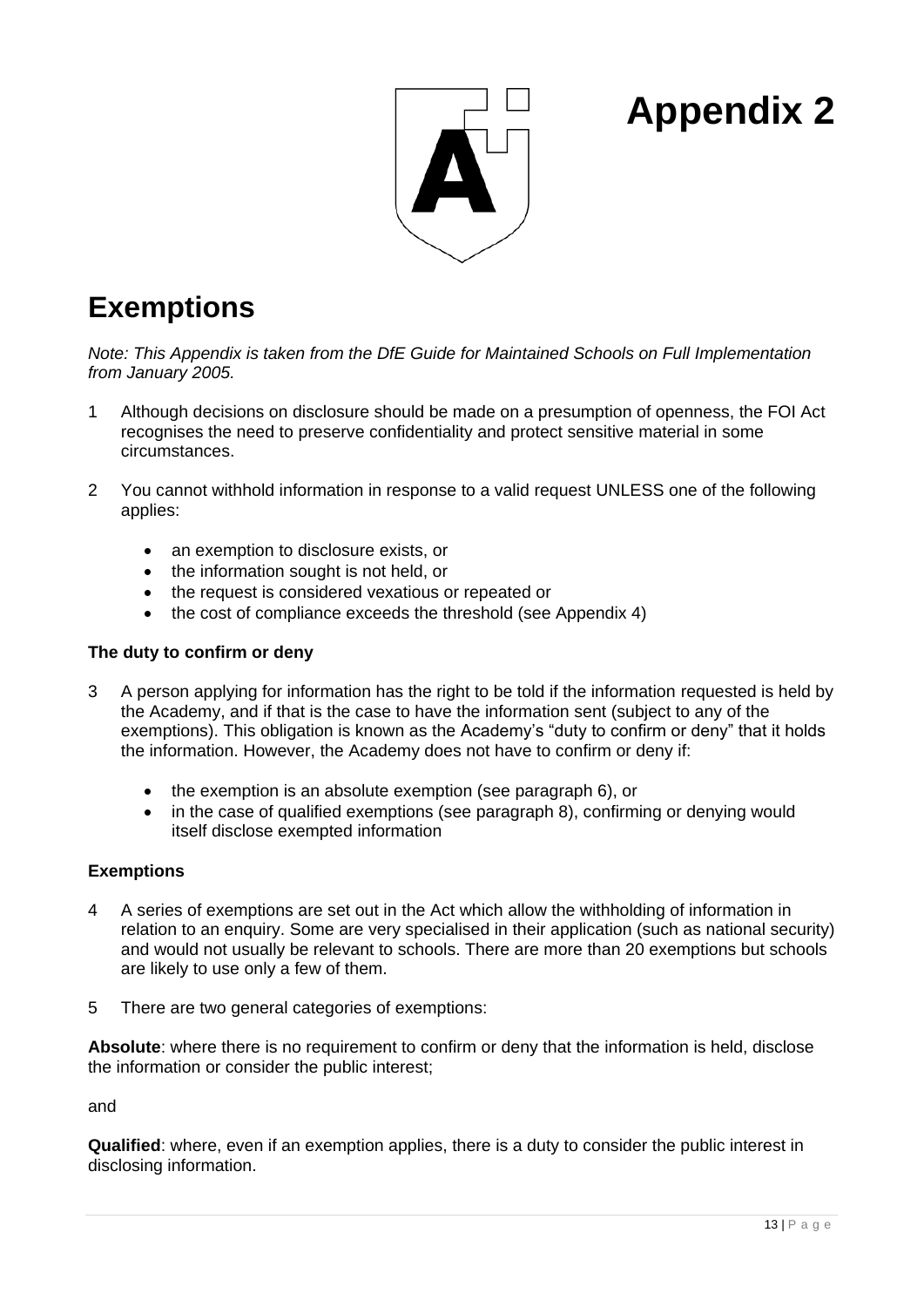#### **What are the Absolute Exemptions?**

- 6 There are 8 absolute exemptions listed in the Act. Even where an absolute exemption applies:
	- it does not mean that the Academy can"t disclose in all cases; it means that disclosure is not required by the Act. A decision could be taken to ignore the exemption and release the information taking into account all the facts of the case.
	- there is still a legal obligation to provide reasonable advice and assistance to the enquirer.
- 7 The absolute exemptions in the Act are set out below. **Those which might be relevant to schools are marked with an \*:**
- 7.1 **Information accessible to the enquirer by other means\*** (Section 21) If information is reasonably accessible to the applicant by another route than the Act, it is exempt information. This is the case even if the enquirer would have to pay for the information under that alternative route. This exemption includes cases where you are required to give information under other legislation, or where the information is available via the Publication Scheme.
- 7.2 **Information dealing with security matters** (Section 23) (see also qualified exemption under Section 24 on national security) This applies to information directly or indirectly supplied by, or relating to, bodies dealing with security matters such as GCHQ, MI5, MI6, Special Forces and the National Criminal Intelligence Service.
- 7.3 **Court records** (Section 32) (see also the qualified exemption under Section 30 concerning investigations and proceedings conducted by public authorities). This applies to information related to proceedings in a court or tribunal or served on a public authority for the purposes of proceedings.
- 7.4 **Parliamentary Privilege** (Section 34)

This exempts information if it is required for the purpose of avoiding an infringement of the Parliamentary privilege. Parliamentary privilege is an immunity whereby MPs cannot be prosecuted for sedition or sued for libel or slander over anything said during proceedings in the House.

7.5 **Prejudice to the effective conduct of public affairs** (Section 36) – see also the qualified exemption part of Section 36.

This relates to the maintenance of the collective responsibility of Ministers.

- 7.6 **Personal information\*** (Section 40) see also the qualified exemption part of Section 40 relating to third party information. Where enquirers ask to see information specific to themselves, this is exempt under the Act because it is covered by the Data Protection Act. In these cases the Academy should consult its Data Protection guidance.
- 7.7 **Information provided in confidence**\* (Section 41) This relates to information obtained from a person if its disclosure would constitute a breach of confidence actionable by that, or another, person.
- 7.8 **Prohibitions on disclosure\*** (Section 44)

Information is exempt where its disclosure is prohibited under any other legislation by order of a court or where it would constitute a contempt of court or where it is incompatible with any EC obligation.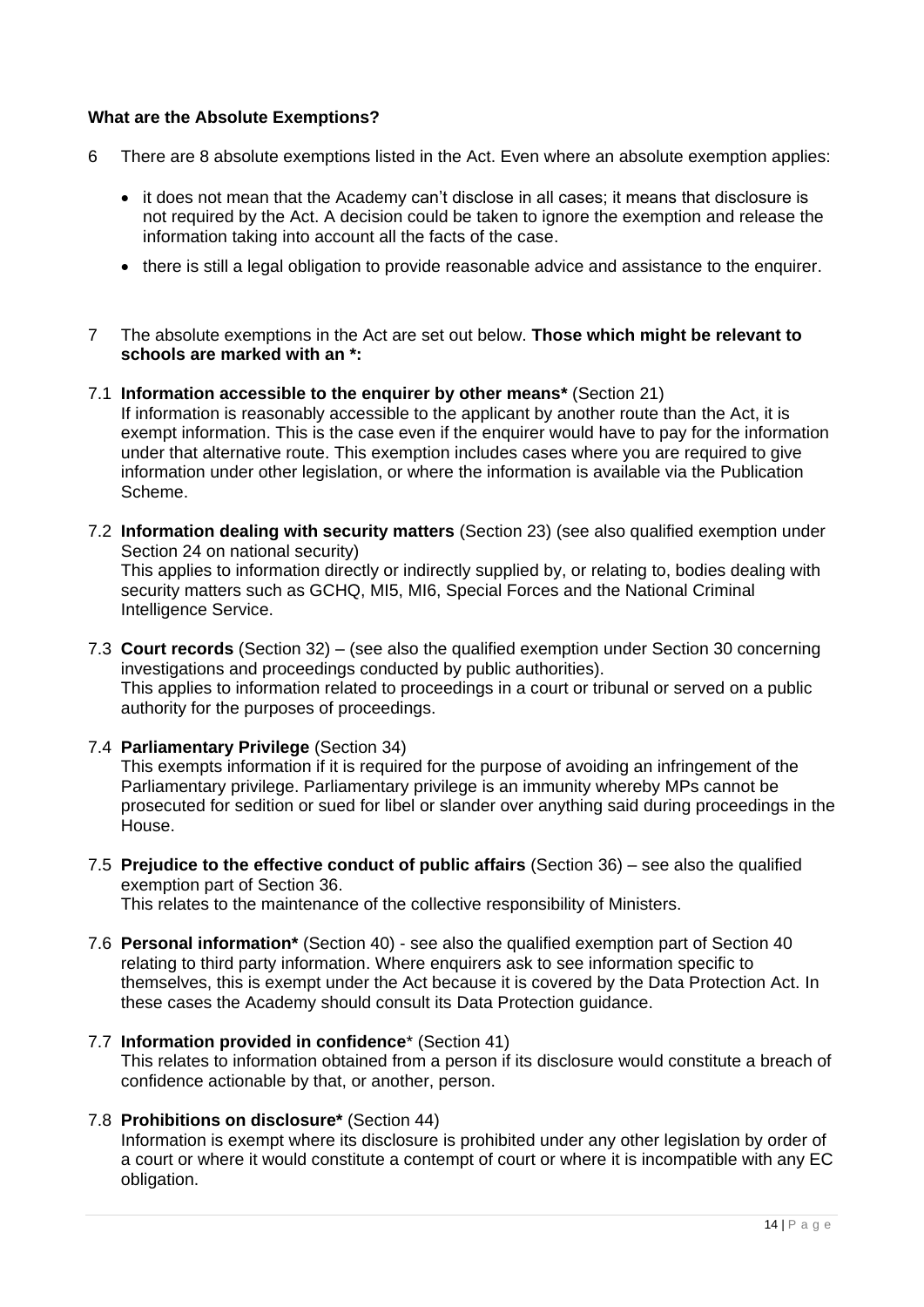#### **What are the Qualified Exemptions?**

8. With qualified exemptions, even if it is decided that an exemption applies, there is a duty to consider the public interest in confirming or denying that the information exists and in disclosing information. Guidance on carrying out the public interest test is at Annex C. The qualified exemptions in the Act are set out below. **Those which might be relevant to schools are marked with an\*:**

#### 8.1 **Information intended for future publication\*** (Section 22)

If at the time the request was made, information is held with a view to future publication,then it is exempt from disclosure if it is reasonable that it should not be disclosed until the intended date of publication. This could apply for instance to statistics published at set intervals, for example annually or where information is incomplete and it would be inappropriate to publish prematurely<sup>5</sup>. The Academy should remain aware of its legal duty to provide reasonable advice and assistance.

8.2 **National security** (Section 24**)** (see also absolute exemption 23) Information is exempt for the purposes of safeguarding national security.

#### 8.3 **Defence** (Section 26)

Information is exempt if its disclosure would prejudice the defence of the UK.

#### 8.4 **International relations** (Section 27)

Information is exempt if its disclosure would or would be likely to, prejudice relations between the UK and any other state, international organisation.

#### 8.5 **Relations within UK** (Section 28**)**

Information is exempt if its disclosure would or would be likely to, prejudice relations between any administration in the UK ie the Government, Scottish Administration, Northern Ireland Assembly, or National Assembly of Wales.

#### 8.6 **The economy** (Section 29)

Information is exempt if its disclosure would, or would be likely to, prejudice the economic or financial interests of the UK

8.7 **Investigations and proceedings conducted by public authorities\*** (Section 30) Information is exempt if it has at any time been held by the Academy for the purposes of criminal investigations or proceedings, such as determining whether a person should be charged with an offence or whether a charged person is guilty, or investigations which may lead to a decision to institute criminal proceedings. The duty to confirm or deny does not apply to such information.

<sup>&</sup>lt;sup>5</sup> Note the following:-

the intended publication does not have to be by the school, it can be by another person or body on behalf of the school

the date of publication does not have to be known, it could be at some future date (although it is recommended that some idea of a likely date is given)

the duty to confirm or deny does not apply if to do so would involve the disclosure of any of the relevant information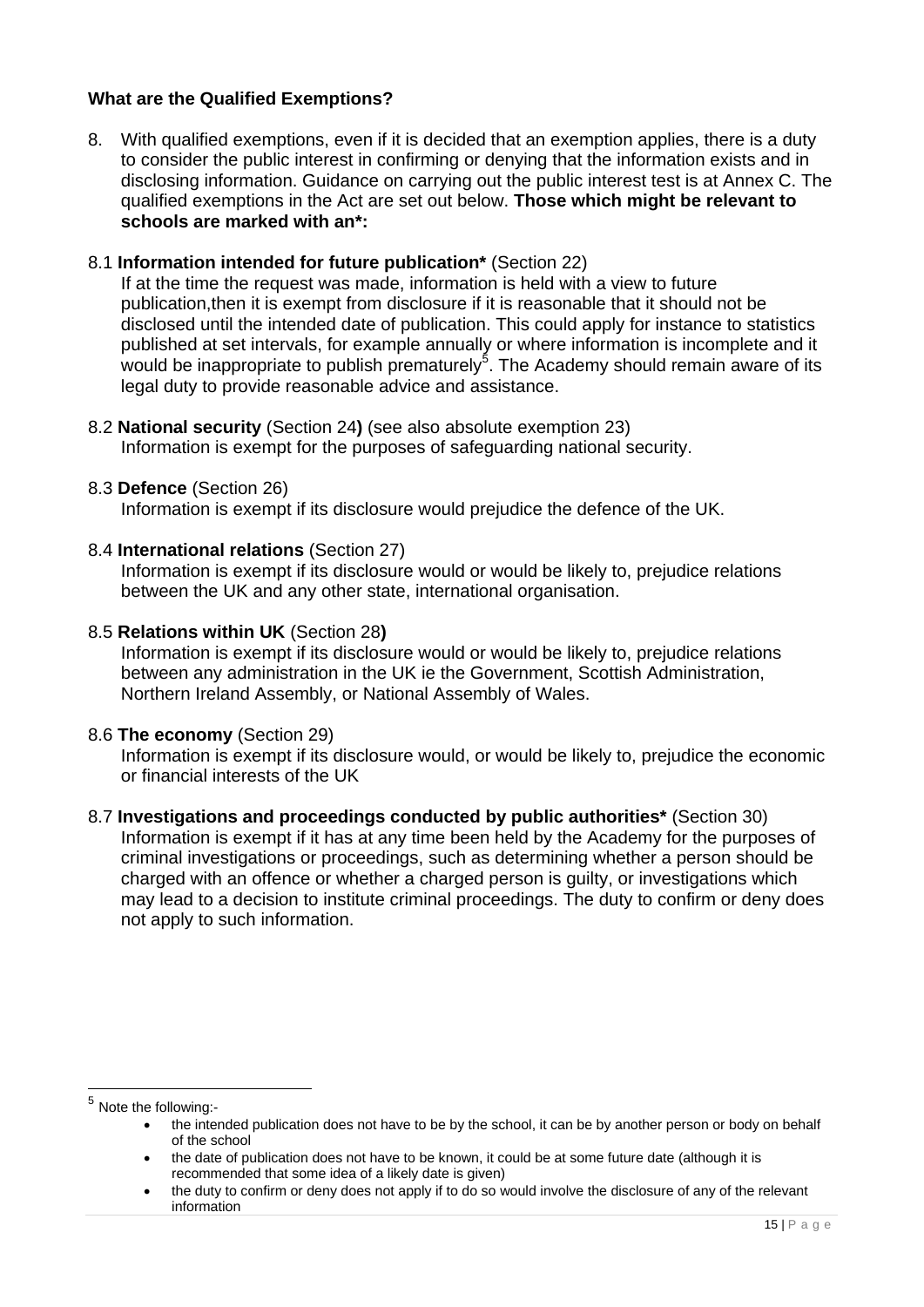#### 8.8 **Law enforcement\*** (Section 31)

Information which is not exempt under Section 30 Investigations and Proceedings, may be exempt under this exemption in the event that disclosure would, or would be likely to, prejudice the following among others:

- the prevention or detection of crime
- the apprehension or prosecution of offenders
- the administration of justice
- the exercise of functions such as ascertaining if a person has broken the law; is responsible for improper conduct; whether circumstances justify regulatory action; ascertaining a person's fitness or competence in relation to their profession; ascertaining the cause of an accident or protecting or recovering charities or its properties
- any civil proceedings brought by or on behalf of the Academy which arise out of an investigation carried out for any of the purposes mentioned above.

The duty to confirm or deny does not arise where prejudice would result from any of these matters.

#### 8.9 **Audit Functions** (Section 33)

Information is exempt if its disclosure would, or would be likely to, prejudice the exercise of an authority"s functions in relation to the audit of the accounts of other public authorities. It does not apply to internal audit reports.

#### 8.10 **Formulation of government policy** (Section 35)

Information held is exempt information if it relates to the formulation or development of government policy, ministerial communications, advice by Law Officers (eg Attorney General) and the operation of any Ministerial Private Office

8.11 **Prejudice to the conduct of public affairs** (Section 36) (excluding matters covered by the absolute exemption part of Section 36) Information likely to prejudice the maintenance of the convention of the collective responsibility of Ministers or likely to inhibit the free and frank provision of advice or exchange of views

#### 8.12 **Communications with the Queen\*** (Section 37)

Information is exempt if it relates to communications with the Queen, the Royal Family or Royal Household or if it relates to the award of honours. The duty to confirm or deny does not arise where this exemption applies.

#### 8.13 **Health and Safety\*** (Section 38)

Information is exempt if its disclosure would or would be likely to endanger the safety or physical or mental health of any individual. The duty to confirm or deny does not arise where prejudice would result.

#### 8.14 **Environmental information\*** (Section 39)

Information is exempt under FOI where it is covered by the Environmental Information Regulations. Environmental information can cover information relating to: air, water, land, natural sites, built environment, flora and fauna, and health. It also covers all information relating to decisions or activities affecting any of these.

8.15 **Personal information**\* (Section 40) – see also the absolute exemption part of Section 40 Where an individual seeks information about themselves Data Protection Act powers apply. Where the information concerns a third party, it is exempt if its disclosure would contravene the Data Protection Act, or the data protection principles; or if the person to whom the information relates would not have a right of access to it because it falls under one of the exemptions to the Data Protection Act.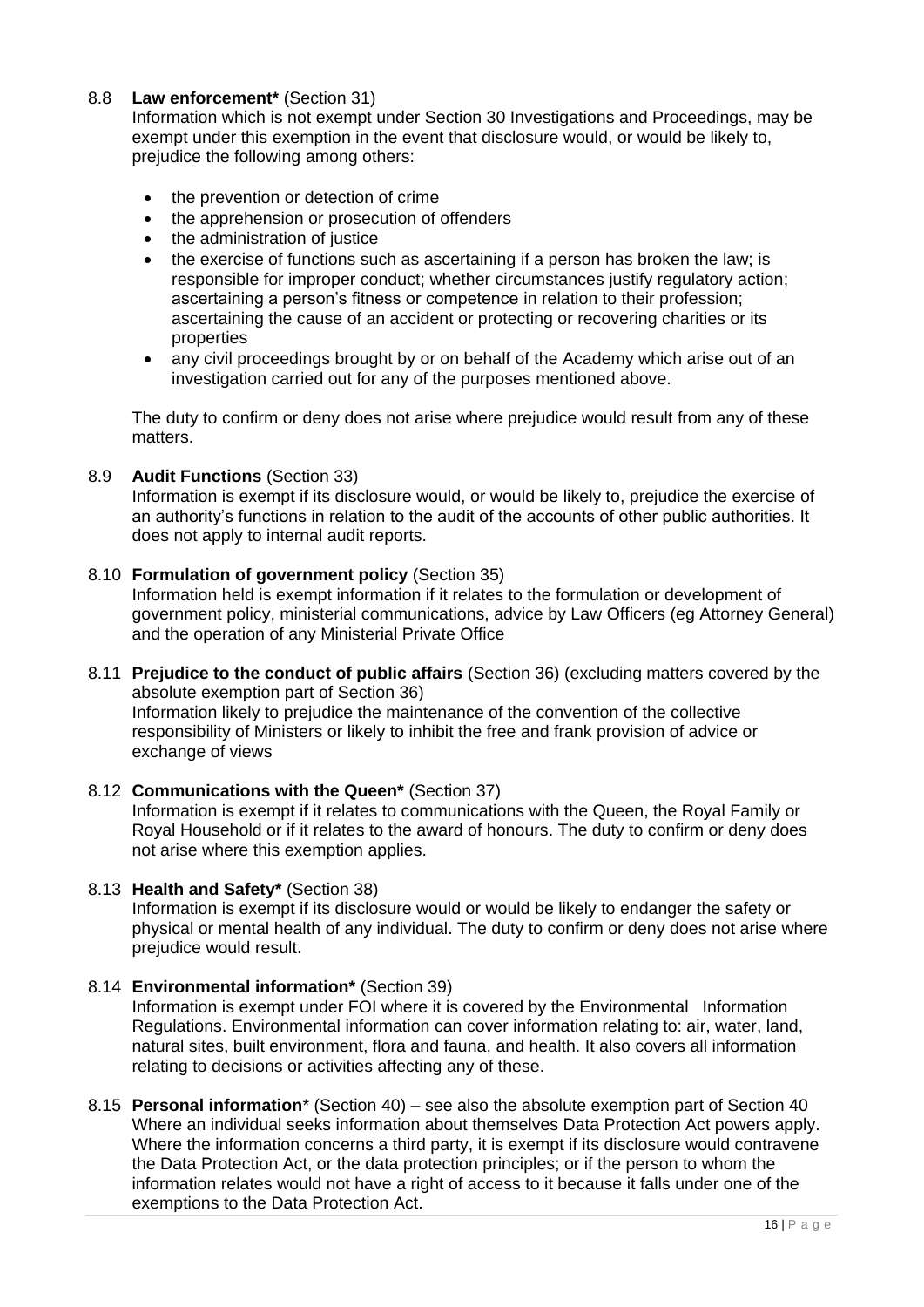The duty to confirm or deny does not arise in relation to this information if doing so would be incompatible with any of the above.

#### 8.16 **Legal professional privilege\*** (Section 42)

Legal professional privilege covers any advice given by legal advisers, solicitors and barristers. Generally such information will be privileged. If the Academy wishes to disclose the information it will need to seek consent from the provider of the advice. This exemption covers all such information where a claim to legal professional privilege can be maintained in legal proceedings.

The duty to confirm or deny does not arise where to do so would involve the disclosure of such information.

#### 8.17 **Commercial interests\*** (Section 43)

Information is exempt if it constitutes a trade secret or would be likely to prejudice the commercial interests of any person or body (including the Academy). The duty to confirm or deny does not arise where prejudice would result to commercial interests but not where the information constitutes a trade secret.

#### **Protective Markings and Applying Exemptions**

9 When considering if an exemption to disclosure should apply, the Academy should bear in mind that the presence of a protective marking (Restricted, Confidential or Secret, with or without descriptors such as Staff, Management, Commercial etc) does not constitute an exemption and is not in itself sufficient grounds on which to prevent disclosure. Each case must be considered on its merits.

#### **Timing**

10 Where information has previously been withheld, it must not be assumed that any subsequent requests for the same information will also be refused. Sensitivity of information decreases with age and the impact of any disclosure will be different depending on when the request is received. Therefore, for each request, it will be necessary to consider the harm that could result at the time of the request and, while taking into account any previous exemption applications, each case should be considered separately.

#### **Next steps**

11 In all cases, before writing to the enquirer, the Prinicpal will need to ensure that the case has been properly considered, and that the reasons for refusal, or public interest test refusal, are sound.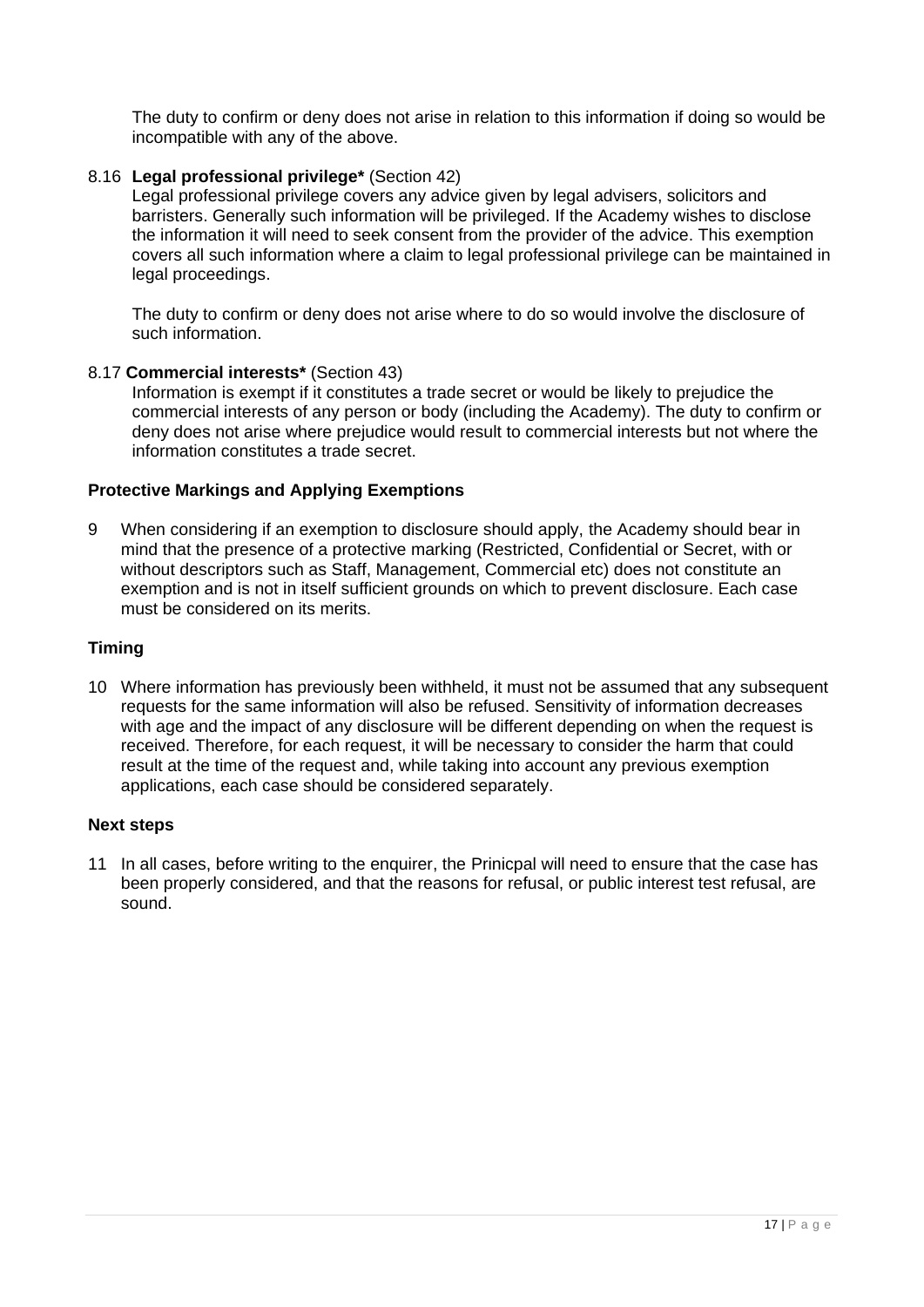

### **Applying the Public Interest Test**

*Note: This Appendix is taken from the DfE Guide for Maintained Schools on Full Implementation from January 2005.*

#### **Background**

1 Having established that a qualified exemption(s) definitely applies to a particular case, the Academy must then carry out a public interest test to identify if the public interest in applying the exemption outweighs the public interest in disclosing it. Therefore, unless it is in the public interest to withhold the information, it has to be released. Although precedent and a developed case law will play a part, individual circumstances will vary and each case will need to be considered on its own merits.

#### **Carrying out the test**

2 It is worth noting that what is in the public interest is not necessarily the same as that which may be of interest to the public. It may be irrelevant that a matter may be the subject of public curiosity. In most cases it will be relatively straightforward to decide where the balance of the public interest in disclosure lies. However, there will inevitably be cases where the decision is a difficult one. Applying such a test depends to a high degree on objective judgement and a basic knowledge of the subject matter and its wider impact in the Academy and possibly further afield. Factors that might be taken into account when weighing the public interest include:

| <b>Disclosure</b>                                                                                                                                                                  | <b>Against Disclosure</b>                                                                                                                                            |
|------------------------------------------------------------------------------------------------------------------------------------------------------------------------------------|----------------------------------------------------------------------------------------------------------------------------------------------------------------------|
| Is disclosure likely to increase access to information<br>held by the Academy?                                                                                                     | Is disclosure likely to distort public reporting or be<br>misleading because it is incomplete?                                                                       |
| Is disclosure likely to give the reasons for a decision<br>or allow individuals to understand decisions<br>affecting their lives or assist them in challenging<br>those decisions? | Is premature disclosure likely to prejudice fair<br>scrutiny, or release sensitive issues still on the<br>internal agenda or evolving?                               |
| Is disclosure likely to improve the accountability and<br>transparency of the Academy in the use of public<br>funds and help to show that it obtains value for<br>money?           | Is disclosure likely to cause unnecessary public<br>alarm or confusion?                                                                                              |
| Is disclosure likely to contribute to public debate<br>and assist the understanding of existing or<br>proposed policy?                                                             | Is disclosure likely to seriously jeopardise the<br>Academy's legal or contractual position?                                                                         |
| Is disclosure likely to increase public participation in<br>decision-making?                                                                                                       | Is disclosure likely to infringe other legislation e.g.<br>Data Protection Act?                                                                                      |
| Is disclosure likely to increase public participation in<br>political processes in general?                                                                                        | Is disclosure likely to create a controversial<br>precedent on the release of information or impair<br>the Academy's ability to obtain information in the<br>future? |
| Is disclosure likely to bring to light information<br>affecting public safety?                                                                                                     | Is disclosure likely to adversely affect the<br>Academy's proper functioning and discourage<br>openness in expressing opinions?                                      |
| Is disclosure likely to reduce further enquiries on<br>the topic?                                                                                                                  | If a large amount of information on the topic has<br>already been made available, would further<br>disclosure shed any more light or serve any useful<br>purpose?    |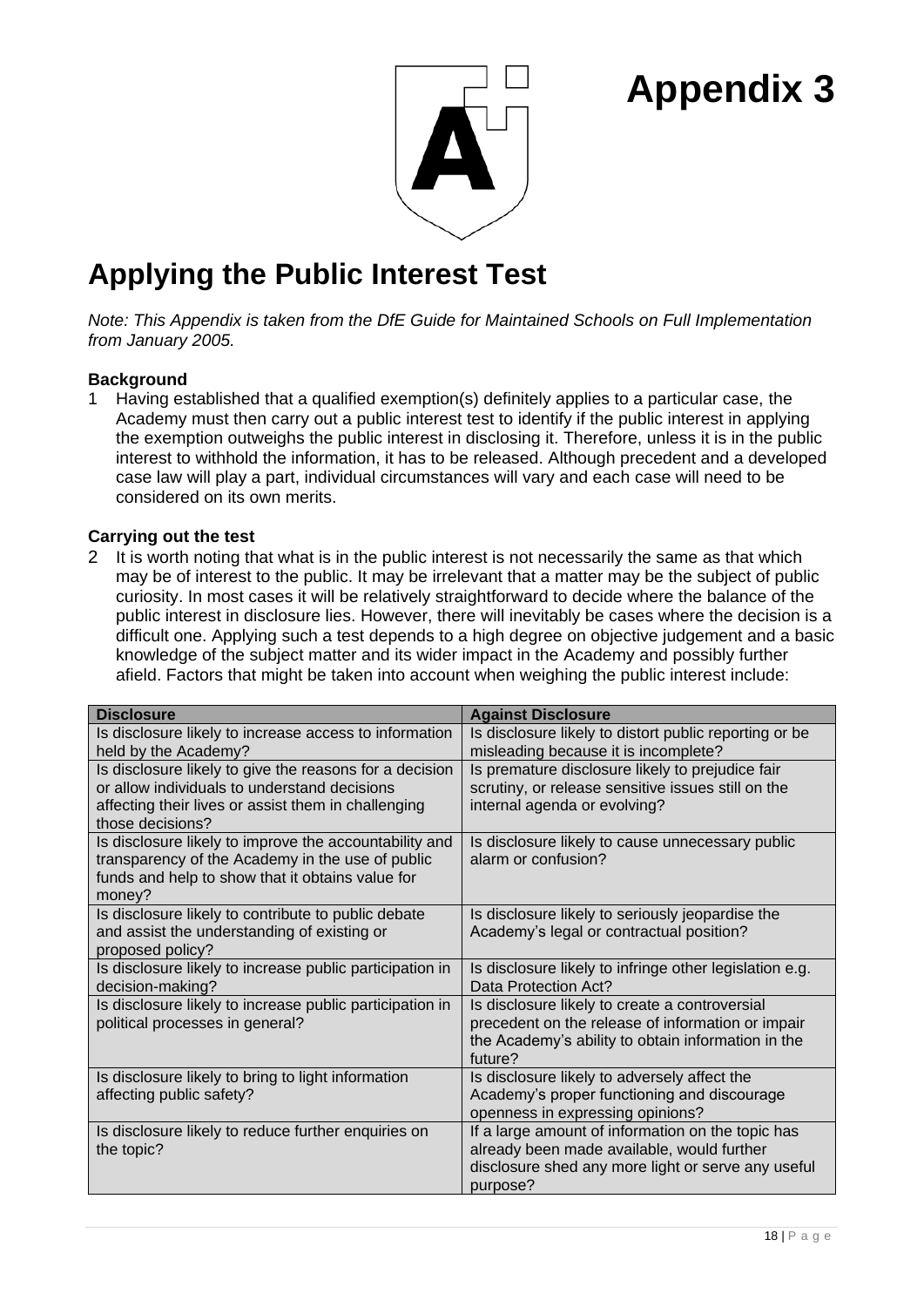- 3 Note also that:
	- potential or actual embarrassment to, or loss of confidence in, the Academy, staff, trustees or members of the Executive Board is NOT a valid factor to not disclose
	- the fact that the information is technical, complex to understand and may be misunderstood may not of itself be a reason to withhold information
	- the potential harm of releasing information will reduce over time and should be considered at the time the request is made rather than by reference to when the relevant decision was originally taken
	- the balance of the public interest in disclosure cannot always be decided on the basis of whether the disclosure of particular information would cause harm, but on certain higher order considerations such as the need to preserve confidentiality of internal discussions
	- a decision not to release information may be perverse i.e. would a decision to withhold information because it is not in the public interest to release it, itself result in harm to public safety, the environment or a third party?
- 4 The Academy will need to record the answers to these questions and the reasons for those answers. Deciding on the public interest is not simply a matter of adding up the number of relevant factors on each side. The Academy has to decide how important each factor is in the circumstances and go on to make an overall assessment.

#### **For Disclosure**

5 Where the balance of the public interest lies in disclosure, the enquiry should be dealt with and the information required should be made available. Where the factors are equallybalanced, the decision should usually favour disclosure (but see 3rd bullet point above).

#### **Against Disclosure**

6 After carrying out the public interest test if it is decided that the exemption should still apply the Academy should proceed to reply to the request.

There will be occasions when it has been decided that a qualified exemption applies but consideration of the public interest test may take longer. In such a case, the Academy must contact the enquirer within 20 working days stating that a particular exemption applies, but including an estimate of the date by which a decision on the public interest test will be made. This should be within a "reasonable" time – in practice, it is recommended this decision is made and communicated within the 20 days but where not possible it is suggested that no more than 10 working days beyond the 20 days should be allowed.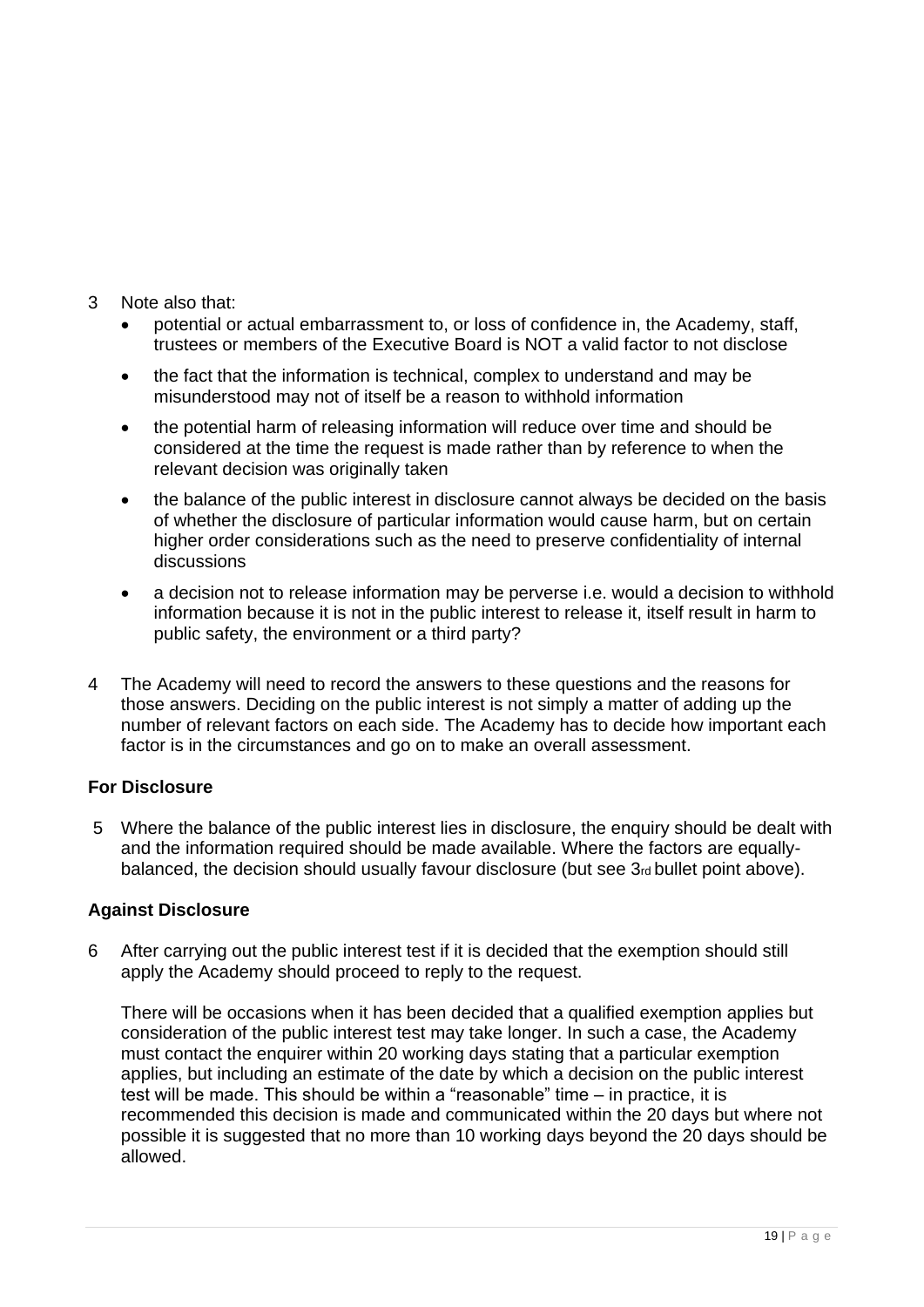

### **Charging**

*Note: This Appendix takes into consideration the guidance from the DfE and the Ministry of Justice <http://www.justice.gov.uk/requestinginformation.htm> Important: Different charges apply for requests under the Data Protection Act*

#### **Should the Academy charge a fee?**

FOI does not require charges to be made but schools have discretion to charge applicants a fee in accordance with the Fees Regulations [\(http://www.justice.gov.uk/guidance/foi-step-by-step-fees.htm\)](http://www.justice.gov.uk/guidance/foi-step-by-step-fees.htm)

#### **The steps the Academy should take in considering whether to charge?**

Step 1. Is the information exempt for the purposes of the FoI Act?

If information is exempt, then fees do not apply. The Academy may not know if information is exempt until it has been located and checked. However, there are many instances, for example information in the Academy Publication Scheme, when it is automatically exempt. The Academy applies charges for certain information from its Publication Scheme, and makes this clear in the scheme itself. The Academy would need to contact the enquirer to inform them that the information is exempt, and how to obtain it.

Step 2. Does the Academy wish to calculate whether the cost of the request would exceed the appropriate limit (currently £450)?

> In many cases, it will be obvious that the request would cost less than the appropriate limit, so there would be little point in making the calculation.

Step 3. Calculate the appropriate limit

Staff costs are calculated at £25 per hour regardless of which staff member would be undertaking the work. When calculating whether the limit is exceeded, the Academy can take account of the costs of determining whether the information is held, locating and retrieving the information, and extracting the information from other documents. The Academy cannot take account of the costs involved with considering whether information is exempt under the Act.

Step 4. Requests costing less than the limit

If a request would cost less than the limit, the Academy can only charge for the cost of informing the applicant whether the information is held, and communicating the information to the applicant (e.g. photocopying, printing and postage costs)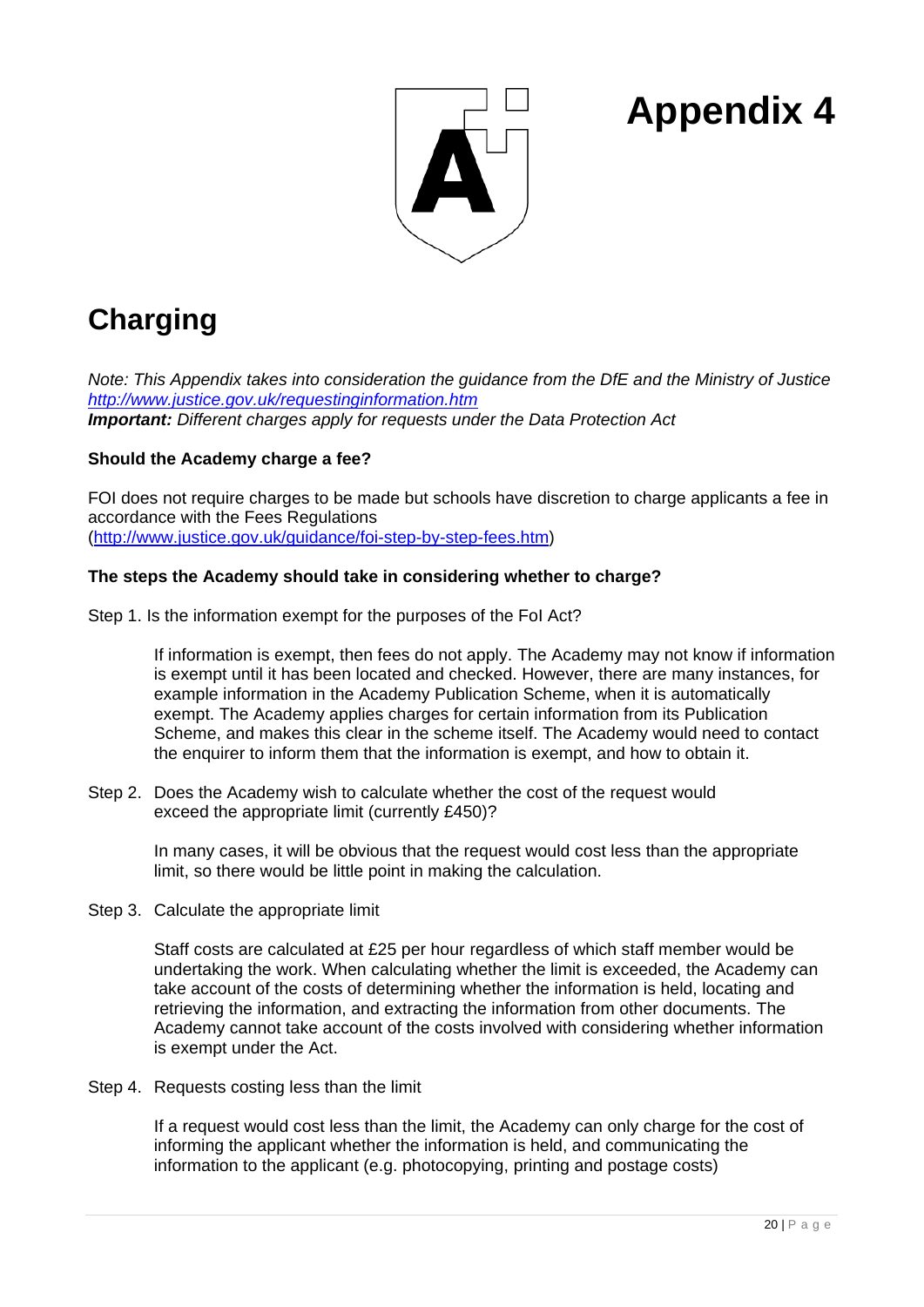Step 5. Requests exceeding the limit

If a request would cost more than the limit, the Academy can either turn the request down, answer the request and charge a fee, or answer the request and waive the fee.

If the Academy chooses to comply with a request where the estimated cost exceeds the threshold it should calculate the charge as outlined in Step 3, plus the costs of informing the applicant whether the information is held, and communicating the information to them (i.e. printing and postage costs)

- Step 6. For all requests, the Academy should have regard to the following two points:
	- The duty to provide advice and assistance to applicants. If planning to turn down a request for cost reasons, or charge a higher fee than the published limit, the Academy should contact the applicant in advance to discuss whether they would prefer the scope of the request to be modified so that, for example, it would cost less than the appropriate limit.
	- The maximum amount that can be charged. The Regulations set out the maximum amount that can be charged. However there is nothing to stop schools charging a lesser or no fee. The Academy has implemented a consistent policy on charging.

Where two or more requests are made to the Academy by different people who appear to be acting together or as part of a campaign the estimated cost of complying with any of the requests is to be taken to be the estimated total cost of complying with them all, provided that:

- (a) the two or more requests referred to in that section are for information which is on the same subject matter or is otherwise related;
- (b) the last of the requests is received by the Academy before the twentieth working day following the date of receipt of the first of the requests; and
- (c) it appears to the Academy that the requests have been made in an attempt to ensure that the prescribed costs of complying separately with each request would not exceed the appropriate limit.

If the Academy finds that it receives multiple requests for the same information, it is encouraged to include the information in the Academy publication scheme.

#### **How does the Academy inform the applicant of the fee?**

- 1 Where the Academy intends to charge a fee for complying with a request for information then the Academy must give the person requesting the information notice in writing (the "fees notice") stating that a fee of the amount specified in the notice is to be charged for complying.
- 2 Where a fees notice has been given to the person making the request, the Academy does not need to comply with the request unless the fee is paid within three months of the notice being received**.**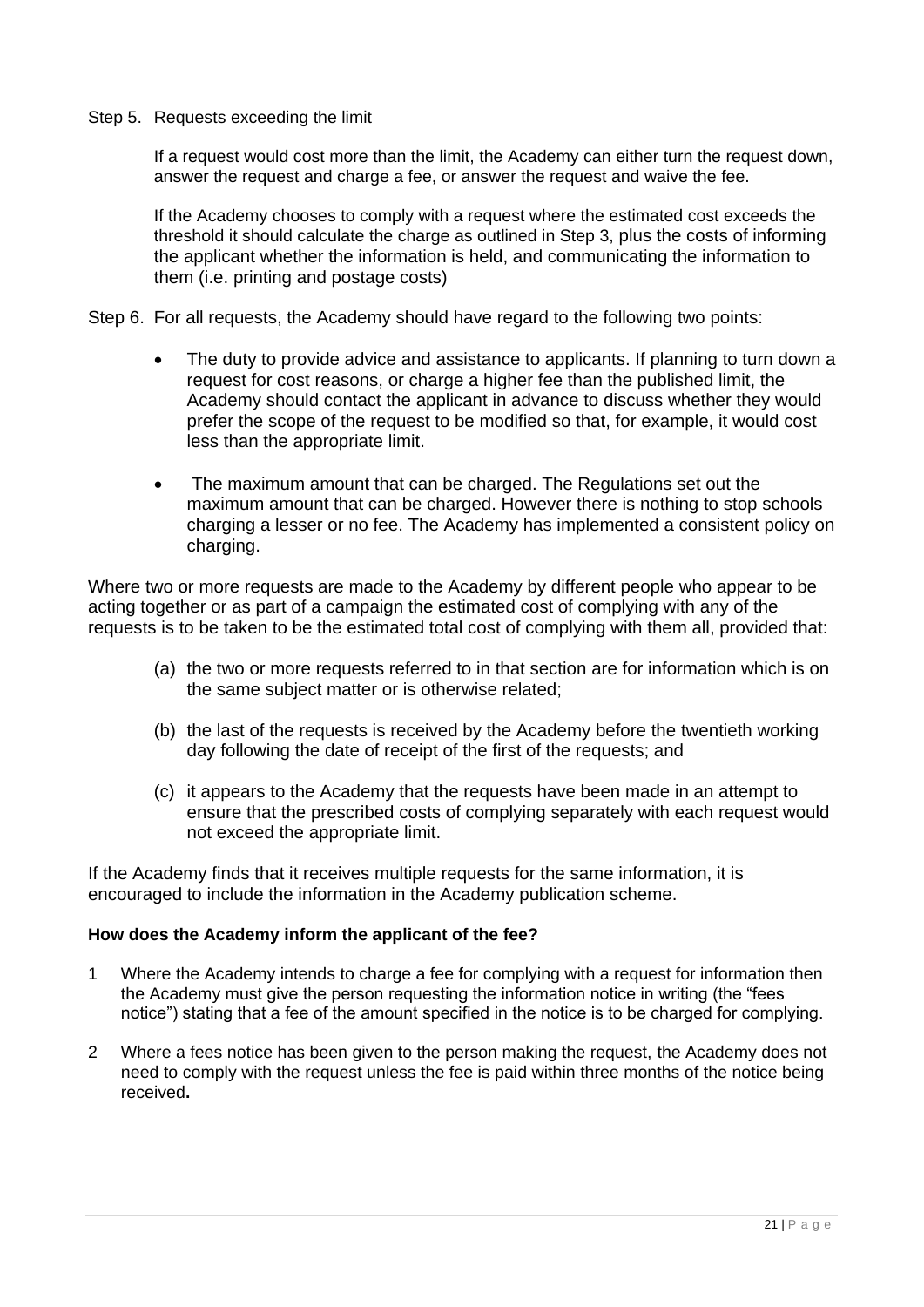

### **Standard Letters**

#### **5.1 To inform the enquirer the Academy does not hold the requested information**

Use official Academy letterhead

{Date}

{Applicant address}

#### Dear **{Name}**

Thank you for your request for information received on {date}.

We have reviewed our records and unfortunately we are unable to locate the information you requested. This is either because the Academy has never held this information or that the information is older than the statutory requirements for retention and has been legally destroyed in accordance with our retention schedules.

If you have any comments relating to how your request has been handled by our Academy, please contact **{Name and address of contact for complaints procedure}**.

Yours sincerely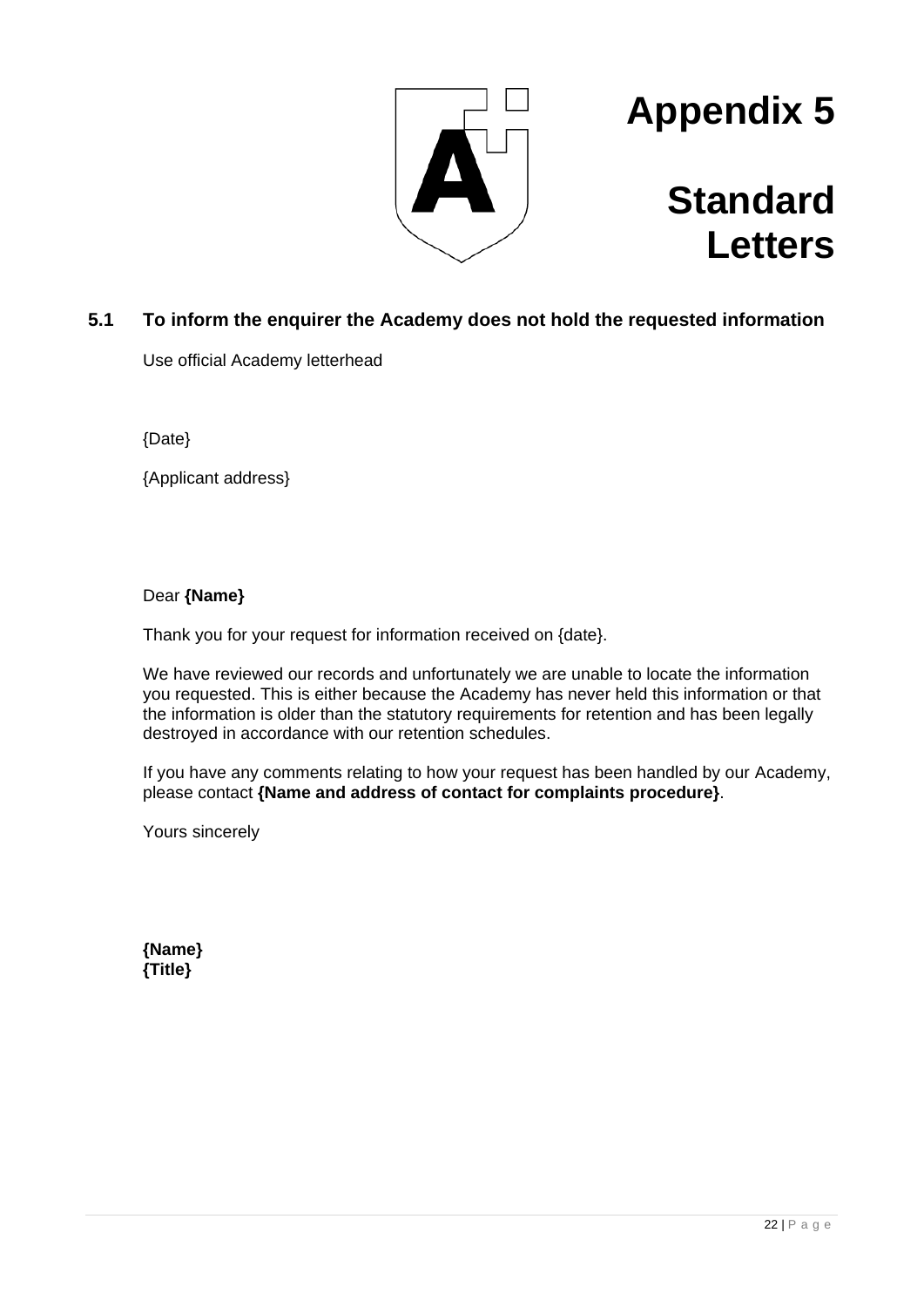#### **5.2 To inform the enquirer you are transferring the rquest to another public body**

Use official Academy letterhead

{Date}

{Applicant address}

#### Dear **{Name}**

Thank you for your request for information, received on **{date}** .To the best of our knowledge the requested information is not held within the Academy. However, we believe that **{Name and address of organisation}** may hold the information you require. We will therefore need to transfer the request to them.

If you have an objection to this transfer you should let us know as soon as possible by writing to **{Address}** or telephoning **{number}** and asking for **{Name of Officer dealing with the request}**.

If you have any comments relating to how your request has been handled by the Academy, please contact **{Name and address of contact for complaints procedure}**.

Yours sincerely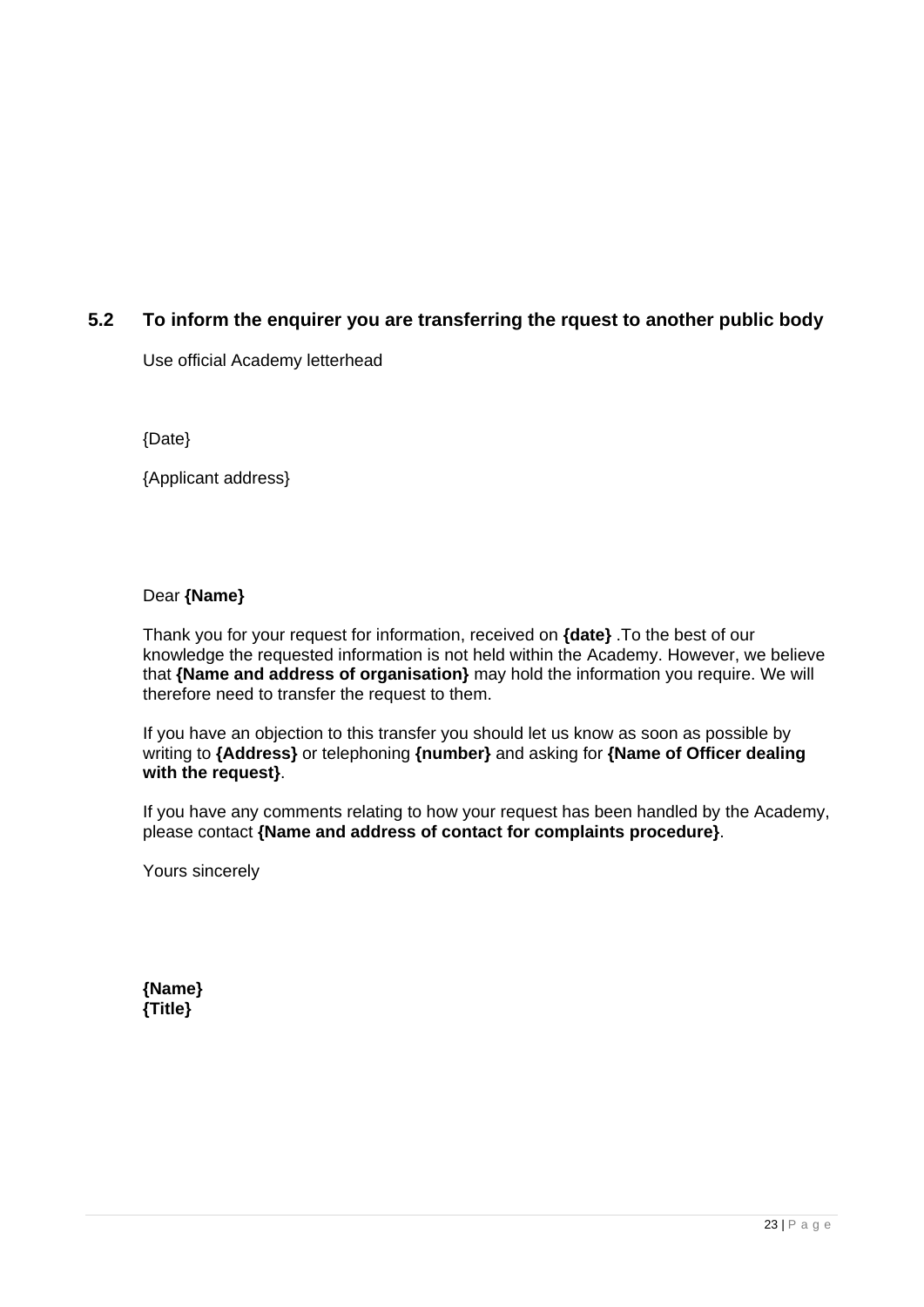#### **5.3 To seek clarification of a request**

Use official Academy letterhead

{Date}

{Applicant address}

#### Dear **{Name}**

Thank you for your request for information received on {date}. From the information described, we have been unable to identify the information you require.

Could you please give us more information relating to: **{Include specific information you require, try to ensure that terms that may be unfamiliar to the requestor are explained}**.

The Freedom of Information Act 2000 requires that we deal with requests such as this within 20 working days. We are not required to include any time whilst waiting for clarification of a request. We will endeavour to proceed with your request as soon as you supply the information required. If we have not received a reply within three months we will treat this request as cancelled.

If you have any comments relating to how your request has been handled by our Academy, please contact **{Name and address of contact for complaints procedure}**.

Yours sincerely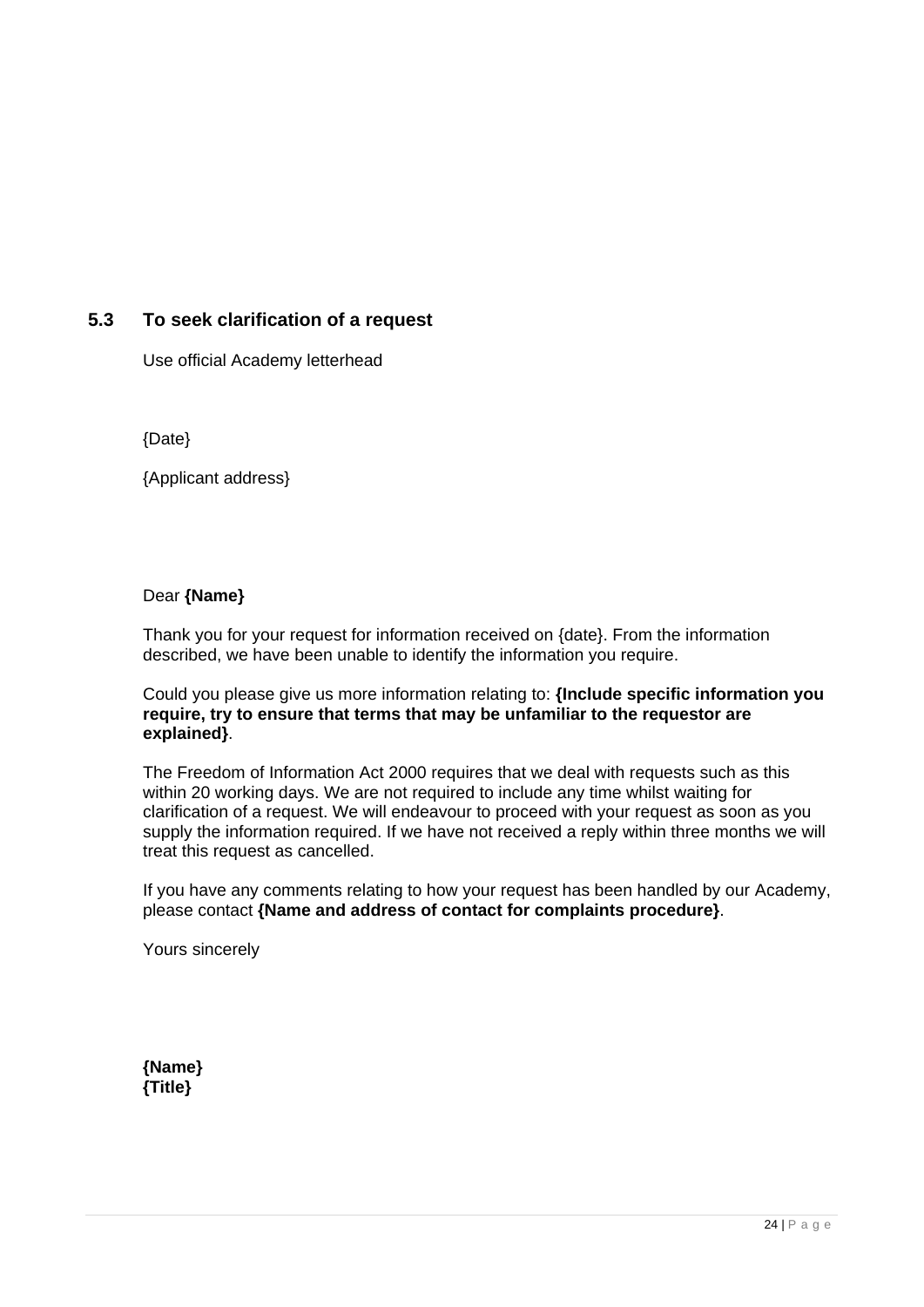#### **5.4 To inform the enquirer that the information they want is already publicly available**

Use official Academy letterhead

{Date}

{Applicant address}

#### Dear **{Name}**

Thank you for your request for information, received on {date}.

The information which you requested is already available to the public through our Academy Publication Scheme, which is available from the Academy office or on our website **[www.ashcroftacademy.org.uk.](http://www.ashcroftacademy.org.uk/)**

If you have any comments relating to how your request has been handled by our Academy, please contact **{Name and address of contact for complaints procedure}**.

Yours sincerely